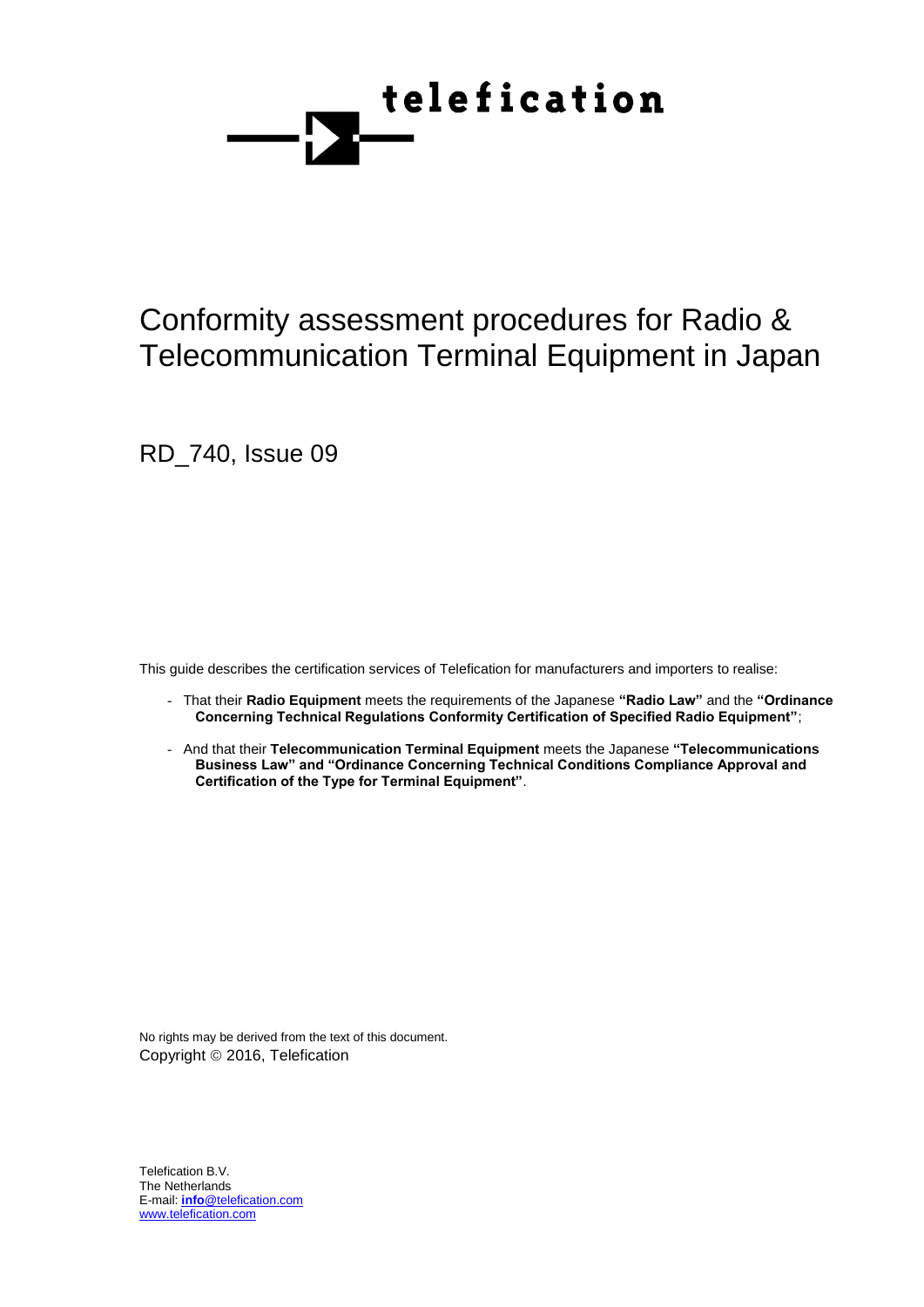

# **Revision record sheet**

NOTE: The person who initiated the document or modified the document is responsible for maintaining this record sheet

| <b>Revision</b> | <b>Section</b><br>number | Page<br>number  | Date           | Remark(s)<br>issued by                                                                                  |            |
|-----------------|--------------------------|-----------------|----------------|---------------------------------------------------------------------------------------------------------|------------|
| 8               |                          |                 | $09 - 02 - 12$ | Update layout certification number                                                                      | <b>MWO</b> |
| 9               | 1.1                      | $\overline{5}$  | $05 - 08 - 15$ | EN 45011 replaced by the EN 17065                                                                       | RV         |
| 9               | Annex A                  | $\overline{23}$ | $05 - 08 - 15$ | ISO /IEC 9001 Guide 2:, the 1991 replaced by<br>2004                                                    | <b>RV</b>  |
| 9               | 1.1                      | $5\phantom{.0}$ | 18-08-2016     | Modified paragraph About Telefication                                                                   | EB         |
|                 | 7.6                      | $\overline{20}$ | 18-08-2016     | Modified paragraph Termination (expiration),<br>reduction, suspension and withdrawal of<br>Certificates | $E$ B      |
|                 | Annex D                  | 28              | 18-08-2016     | Changed Phone and deleted Fax                                                                           | EB         |
|                 | Annex C                  | $\overline{27}$ | 18-08-2016     | Added RQ_160                                                                                            | EB         |
|                 |                          |                 |                |                                                                                                         |            |
|                 |                          |                 |                |                                                                                                         |            |
|                 |                          |                 |                |                                                                                                         |            |
|                 |                          |                 |                |                                                                                                         |            |
|                 |                          |                 |                |                                                                                                         |            |
|                 |                          |                 |                |                                                                                                         |            |
|                 |                          |                 |                |                                                                                                         |            |
|                 |                          |                 |                |                                                                                                         |            |
|                 |                          |                 |                |                                                                                                         |            |
|                 |                          |                 |                |                                                                                                         |            |
|                 |                          |                 |                |                                                                                                         |            |
|                 |                          |                 |                |                                                                                                         |            |
|                 |                          |                 |                |                                                                                                         |            |
|                 |                          |                 |                |                                                                                                         |            |
|                 |                          |                 |                |                                                                                                         |            |
|                 |                          |                 |                |                                                                                                         |            |
|                 |                          |                 |                |                                                                                                         |            |
|                 |                          |                 |                |                                                                                                         |            |
|                 |                          |                 |                |                                                                                                         |            |
|                 |                          |                 |                |                                                                                                         |            |
|                 |                          |                 |                |                                                                                                         |            |
|                 |                          |                 |                |                                                                                                         |            |
|                 |                          |                 |                |                                                                                                         |            |

| Issued/modified by | : Eric Bansberg                 |
|--------------------|---------------------------------|
| <b>Function</b>    | : System Assessor               |
| Revision           | : 09                            |
| Date               | $: 18 - 08 - 2016$              |
| Verified by        | : Willem Jan Jong               |
| <b>Function</b>    | : Manager Product Certification |
| Date               | $: 01 - 09 - 2016$              |
| Released by        | : Axel Gase                     |
| Eunction           | : Auglity accurance manager     |

| .<br>Function   | : Quality assurance manager |
|-----------------|-----------------------------|
| Date of release | $: 26 - 09 - 2016$          |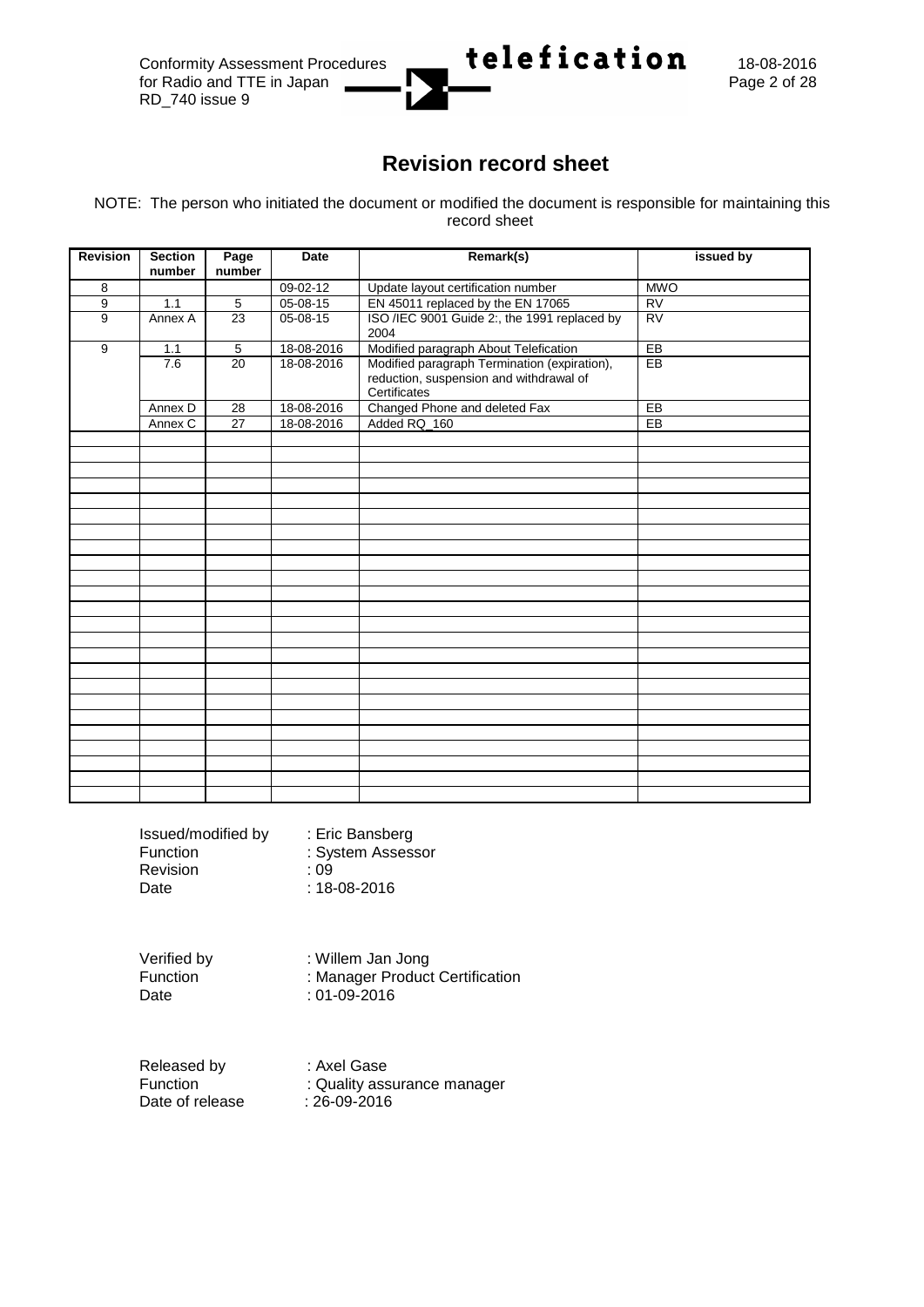$\mathbf{L}$ 



# Contents

| $\mathbf{1}$            |     |                                                                                    |  |
|-------------------------|-----|------------------------------------------------------------------------------------|--|
|                         | 1.1 |                                                                                    |  |
|                         | 1.2 |                                                                                    |  |
|                         | 1.3 |                                                                                    |  |
|                         | 1.4 |                                                                                    |  |
| $\overline{2}$          |     |                                                                                    |  |
|                         | 2.1 |                                                                                    |  |
|                         | 2.2 |                                                                                    |  |
|                         | 2.3 |                                                                                    |  |
|                         | 2.4 |                                                                                    |  |
|                         | 2.5 |                                                                                    |  |
| $\mathbf{3}$            |     | CONFORMITY ASSESSMENT PROCEDURES OF THE JAPANESE APPROVAL SCHEME9                  |  |
|                         | 3.1 |                                                                                    |  |
|                         | 3.2 |                                                                                    |  |
|                         | 3.3 |                                                                                    |  |
|                         | 3.4 |                                                                                    |  |
|                         | 3.5 |                                                                                    |  |
|                         | 3.6 |                                                                                    |  |
| $\overline{\mathbf{4}}$ |     |                                                                                    |  |
|                         | 4.1 |                                                                                    |  |
|                         | 4.2 |                                                                                    |  |
|                         | 4.3 |                                                                                    |  |
|                         | 4.4 | DETAILED SPECIFICATIONS FOR TELECOMMUNICATION TERMINAL EQUIPMENT 13                |  |
| 5                       |     |                                                                                    |  |
|                         | 5.1 |                                                                                    |  |
|                         | 5.2 |                                                                                    |  |
|                         | 5.3 |                                                                                    |  |
|                         | 5.4 |                                                                                    |  |
| 6                       |     |                                                                                    |  |
|                         | 6.1 |                                                                                    |  |
|                         | 6.2 |                                                                                    |  |
|                         | 6.3 |                                                                                    |  |
|                         | 6.4 |                                                                                    |  |
|                         | 6.5 |                                                                                    |  |
| 7                       |     | <b>GENERAL REQUIREMENTS OF THE CONFORMITY ASSESSMENT PROCEDURES  17</b>            |  |
|                         | 7.1 |                                                                                    |  |
|                         |     |                                                                                    |  |
|                         |     |                                                                                    |  |
|                         | 7.2 |                                                                                    |  |
|                         | 7.3 |                                                                                    |  |
|                         | 7.4 |                                                                                    |  |
|                         | 7.5 |                                                                                    |  |
|                         | 7.6 | TERMINATION (EXPIRATION), REDUCTION, SUSPENSION AND WITHDRAWAL OF CERTIFICATES  20 |  |
| 8                       |     |                                                                                    |  |
|                         | 8.1 |                                                                                    |  |
|                         | 8.2 |                                                                                    |  |
|                         |     |                                                                                    |  |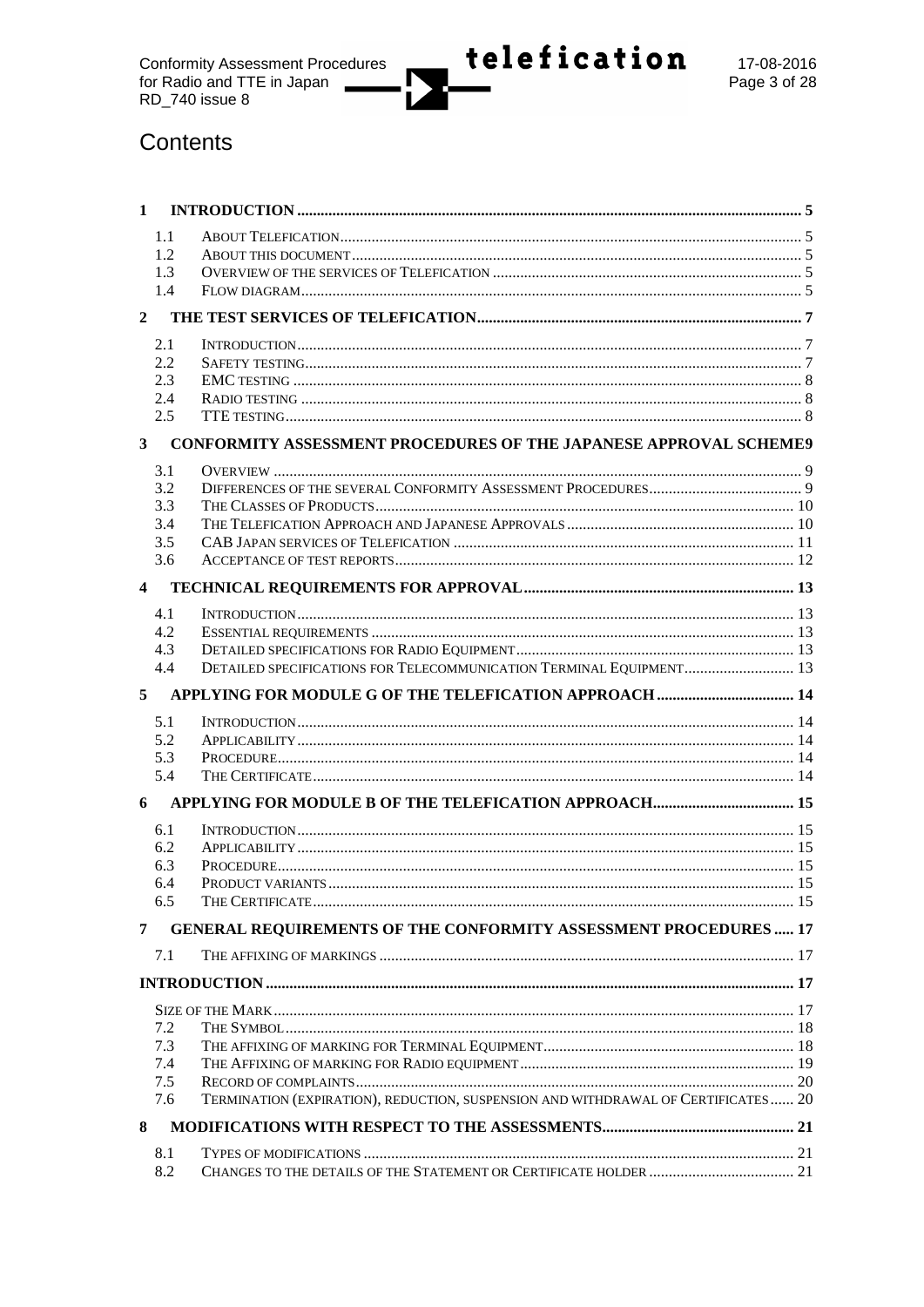Conformity Assessment Procedures  $\blacksquare$  telefication 17-08-2016 for Radio and TTE in Japan **Page 4 of 28** RD\_740 issue 8

| 8.3 |  |
|-----|--|
| 8.4 |  |
| 8.5 |  |
| 8.6 |  |
| 8.7 |  |
|     |  |
|     |  |
|     |  |
|     |  |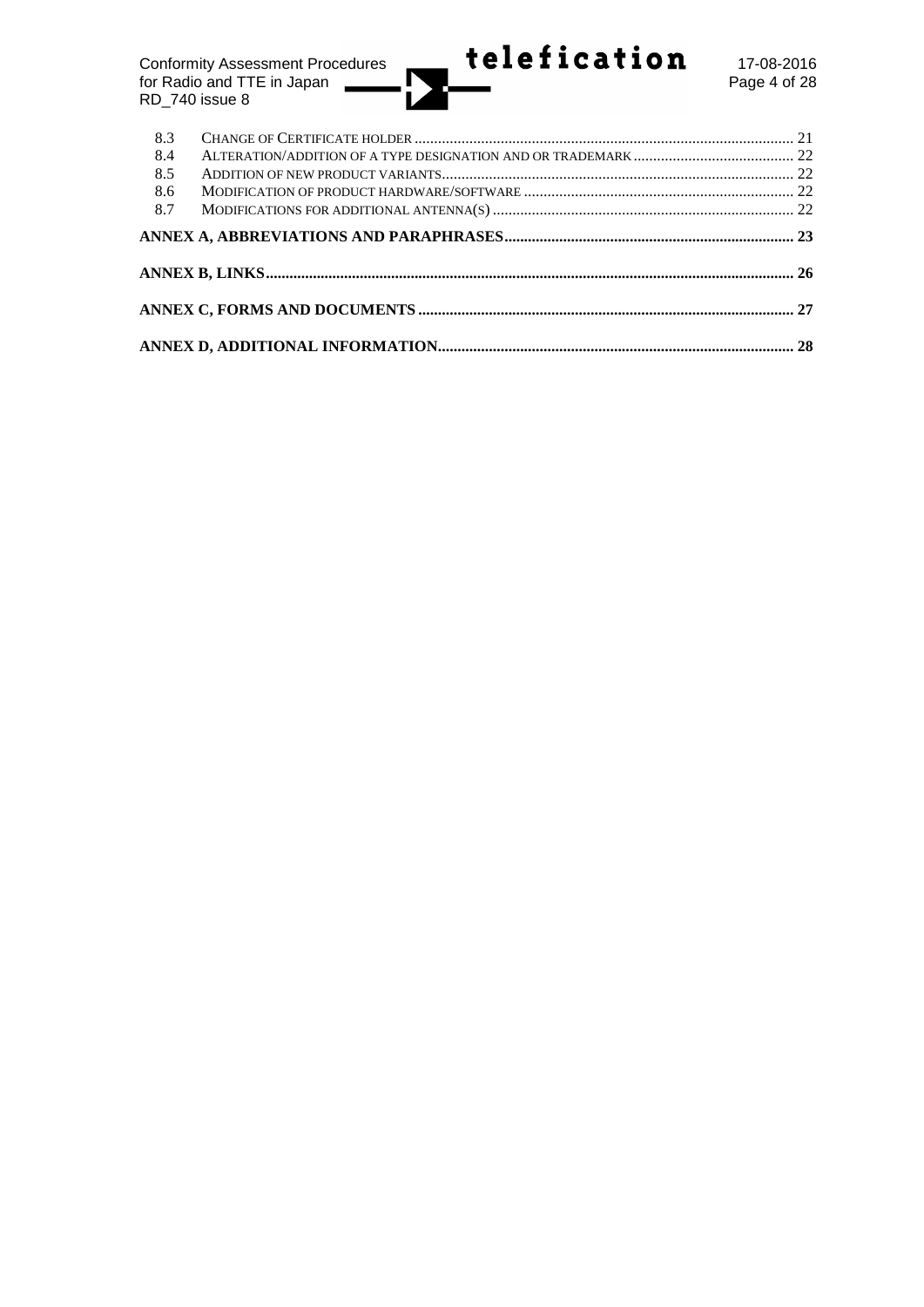

# 1 Introduction

## 1.1 About Telefication

Telefication is a third party test laboratory and third party certification body. The Dutch Council for Accreditation (Raad voor Accreditatie: RvA) has accredited Telefication to ISO/IEC 17025 (laboratory) and NEN-EN-ISO/IEC 17065 (product certification).

More information about Telefication is available in *RD\_560, About Telefication*.

# 1.2 About this document

This document is a guide for manufacturers and importers, who want to apply for the services of Telefication in order to meet the requirements of the Japanese **"Radio Law"** and the **"Ordinance Concerning Technical Regulations Conformity Certification of Specified Radio Equipment"** or of the **"Telecommunications Business Law"** and the **"Ordinance Concerning Technical Conditions Compliance Approval and Certification of the Type for Terminal Equipment"**. In this document these requirements are indicated as the **"Japanese Approval Scheme".**

This document describes the conformity assessment procedures of the Japanese Approval Scheme that may be followed. The added value of the services of Telefication is given. When the assistance of a Conformity Assessment Body (CAB) is needed, then the implementation of these services by Telefication is described. The CAB services are derived from the conformity assessment procedures as defined in the applicable Japanese Laws.

Furthermore this document gives information how to act when modifications to equipment are made. It also describes specific conditions, such as markings on the products, declarations to be drawn up, etc., which manufacturers and importers will have to deal with when placing products on the Japanese market.

# 1.3 Overview of the services of Telefication

Telefication offers four groups of services: Information, Certification, Test and CAB services.

#### **The Test services of Telefication relevant for Japanese Approvals are:**

- **Safety (by Liaison service);**
- **EMC (by Liaison service);**
- **TTE;**
- **Radio.**

## **The CAB services of Telefication are:**

- **TTE Approval**
- **Radio Approval**

1.4 Flow diagram See figure 1 on next page.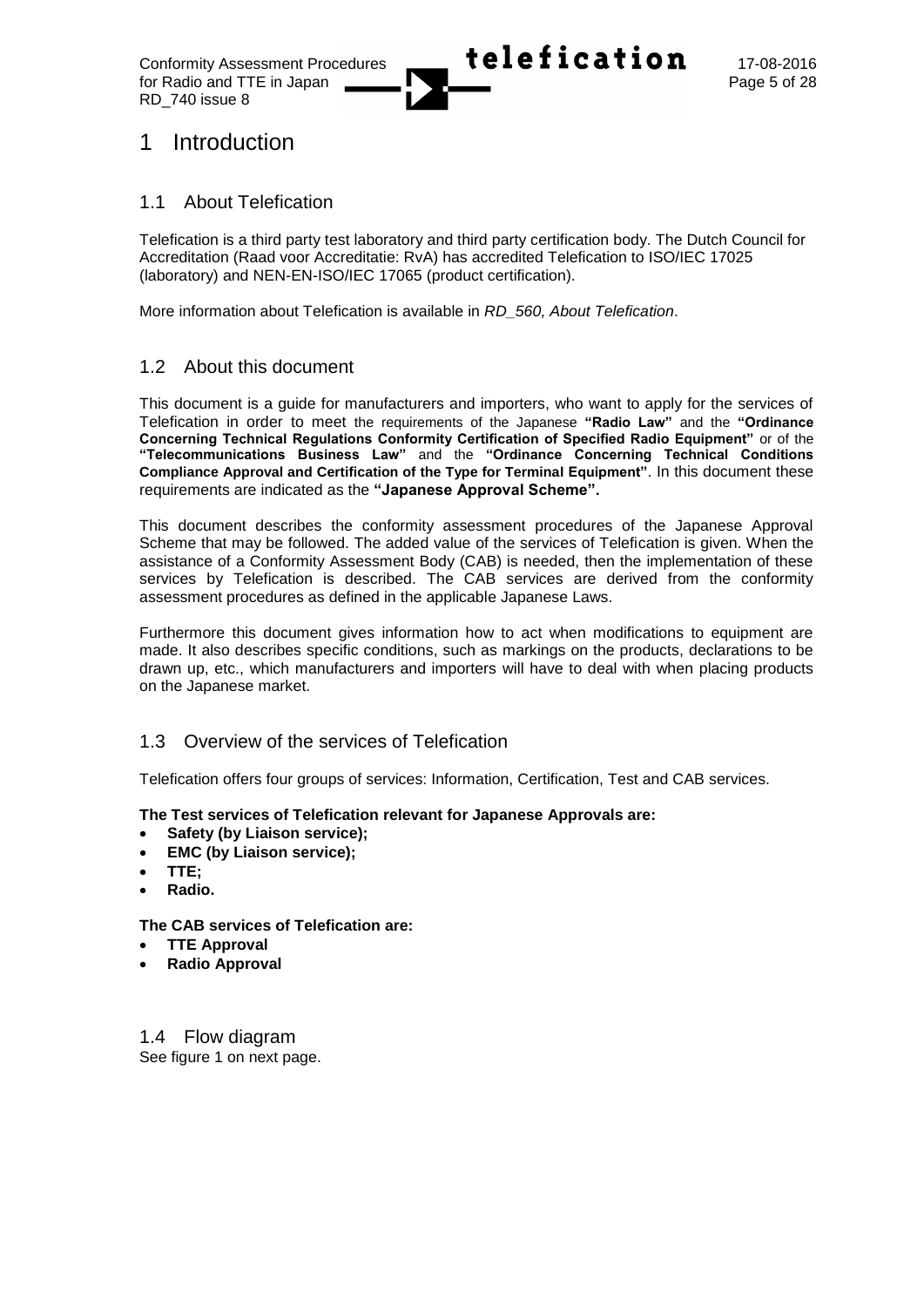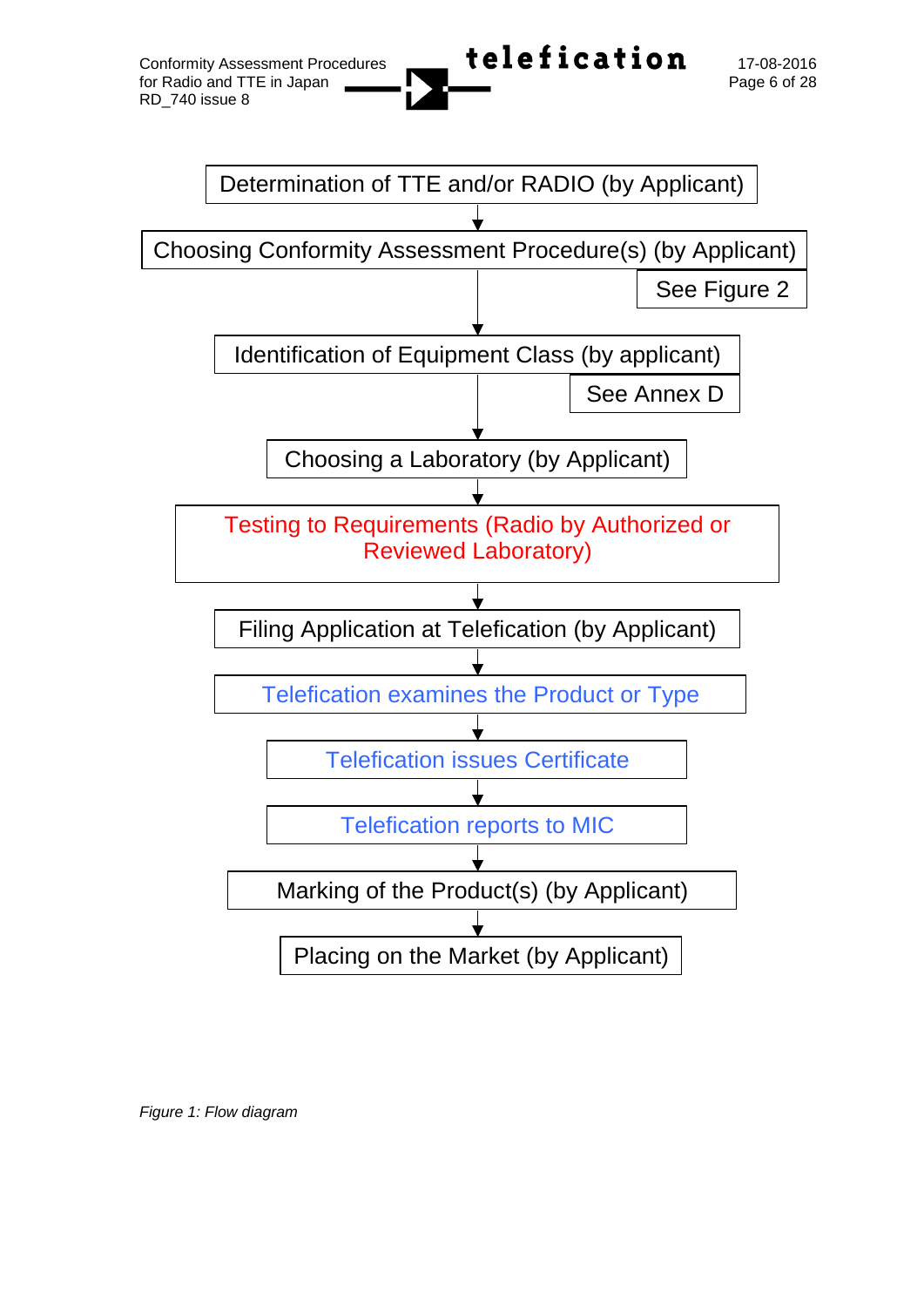# 2 The Test services of Telefication

# 2.1 Introduction

In this chapter the test service of Telefication are mentioned as far as relevant for this certification scheme.

# 2.2 Safety testing

The Japanese Safety Law (The Electrical Appliance and Material Safety Law) is applicable for 452 Electrical Appliances and Materials which are subject to its regulation and divides them into two categories, (1) "Specified Electrical Appliances and Materials" and (2) "Other Electrical Appliances and Materials" reflecting the degree of risk of the products. The general requirements of the Japanese Safety Law are:

### **Reporting Requirement;**

Japanese suppliers (manufacturers, importers, etc.) who intend to sell Electrical Appliances and Materials in the Japanese market are required to make a report of their business commencement to the Ministry of Economics, Trade and Industry (METI) within 30 days of the start of their business.

This obligation is applicable for all Electrical Appliances and Materials.

### **Self-Declaration Requirement;**

Japanese suppliers are required to make their use of Electrical Appliances and Materials with the Technical Requirements compliant as stipulated by the Law. Japanese suppliers are required to conduct testing of the manufactured or imported Electrical Appliances as stipulated by Law and are to prepare and keep records of testing. This obligation is applicable for all Electrical Appliances and Materials.

**Third-Party Certification Requirement;**

Japanese suppliers who intend to sell Specific Electrical Appliances and Material are required to have them assessed by designated CAB's, to obtain a certificate and to keep it. This obligation is applicable for all 112 items categorised as "Special Electrical Appliances and Materials".

#### **Marking Requirement.**

Japanese suppliers who have performed the previous requirements – as far as applicable – are required to affix a certain Marking.

RE and TTE are NOT classified as a "Specified Electrical Appliances and Materials. However RE and TTE are also not mentioned in the "List of Other Electrical Appliances and Materials" (340 items). **Conclusion is that RE and TTE are not under the scope of the Japanese Safety Law.**

Similar products like television receivers (item 304), radio receivers (item 321), audio (item 322) and video recorders (item 326), burglar alarms (item 329), Interphones (item 319) are listed as "Other Electrical Appliances". Although there is no legal obligation, Telefication recommends to test RE and TTE to IEC 60950, to J60950 (the Japanese version) or to EN 60950 (the European version). These tests are available at the laboratory of Telefication. For the latest information see [http://www.telefication.com/index.php?option=com\\_content&view=section&id=7&Itemid=124](http://www.telefication.com/services/testserv.asp)

Because RE and TTE is NOT under the scope of the Japanese Safety Law, **reporting to METI is NOT needed and marking is NOT allowed.**

The Electrical Appliance and Material Safety Law can be downloaded from the Internet. See for the link<http://homepage3.nifty.com/tsato/terms/denan-e.html>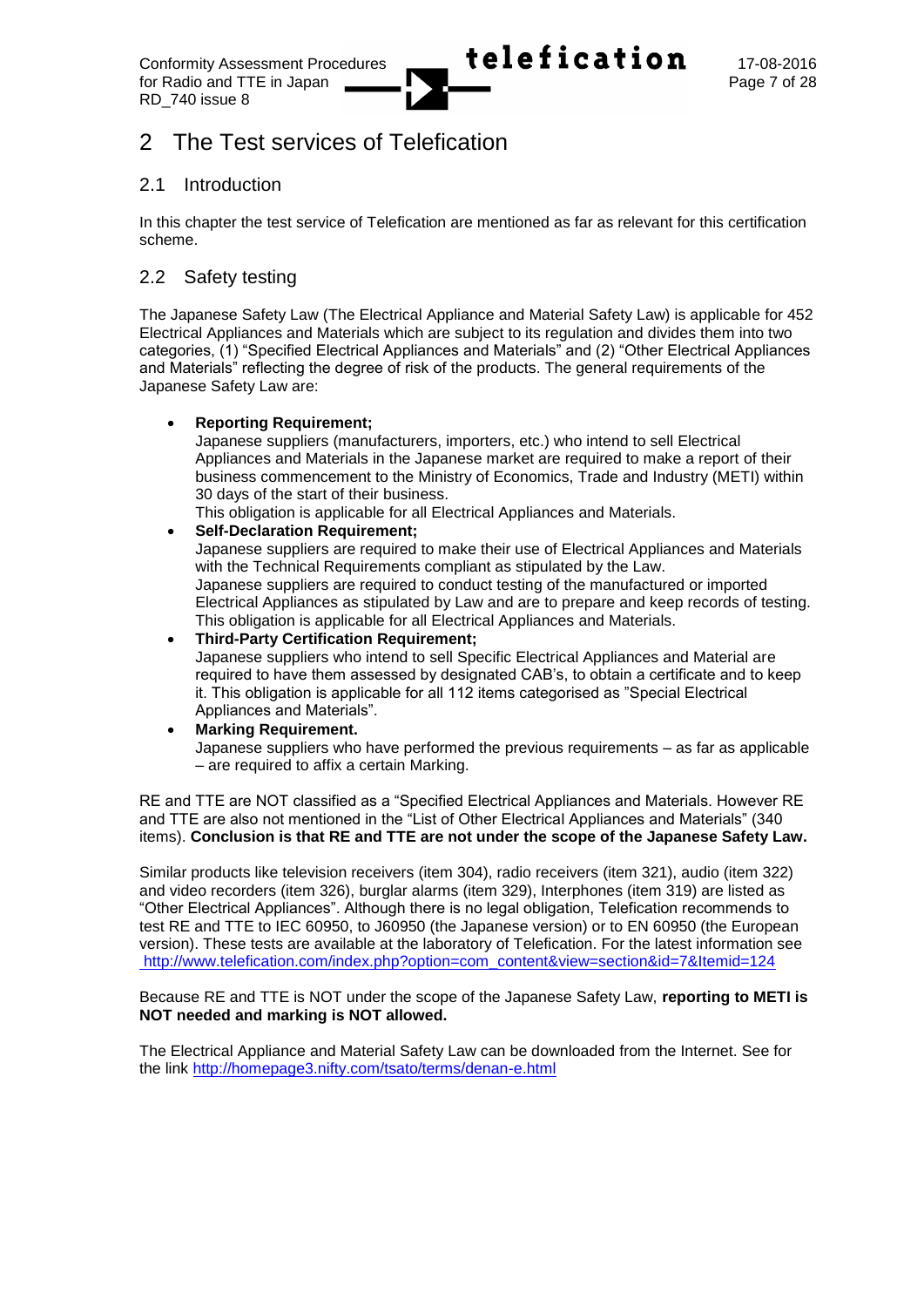

# 2.3 EMC testing

For EMC there is NO specific law in Japan. For some products EMC requirements are specified in the Japanese Safety Law. Because TTE and RE are not under the scope of the Japanese Safety Law there are also no legal EMC requirements applicable in Japan. However there is a private certification scheme called the VCCI Scheme (Voluntary Control Council for Interference by Information Technology Equipment). For more information see the link of the VCCI at [http://www.vcci.jp/vcci\\_e/index.html](http://www.vcci.jp/vcci_e/index.html)

Although there is no legal requirement to participate in the VCCI Scheme (almost) all manufacturers of Information Technology Equipment (ITE) $^1$  are doing that. In this sense it looks similar to the Safety Schemes of UL in the USA and the CB Scheme in Europe. However in the USA and Europe there is also a Safety Law, which is a subset of the mentioned schemes. So from a legal point of view there is in the USA and Europe a minimum level of Safety guaranteed. In Japan this legal backup does not exist. To the opinion of Telefication is this absence of legal backup an element of the Japanese culture. Although there is no legal obligation the Japanese market, the government and the competitors expect, that TTE is certified to the VCCI Scheme. For this reason Telefication strongly recommend to follow that scheme.

Telefication is NOT designated to certify to the VCCI Scheme. Telefication offers to their clients a test service (according to CISPR 22) and subcontracts the Conformity Verification to the VCCI.

# 2.4 Radio testing

The radio requirements are dependent of the function of the RE. An overview of the Japanese Radio Requirements can be found on the website of Telefication [http://www.telefication.com/index.php?option=com\\_content&view=article&id=140&Itemid=148](http://www.telefication.com/index.php?option=com_content&view=article&id=140&Itemid=148)

Radio testing is available in our laboratory.

# 2.5 TTE testing

The Terminal requirements are dependent of the function of the TTE. An overview of the Japanese Telecom Requirements can be found on the website of Telefication [http://www.telefication.com/index.php?option=com\\_content&view=article&id=140&Itemid=148](http://www.telefication.com/index.php?option=com_content&view=article&id=140&Itemid=148)

l 1 Equipment which is subject to, or under review of being subject to other standards or laws equivalent in objective to these regulations in Japan, even if it fits under the definition above for ITE is excluded from the VCCI scheme. This includes all radio equipment (RE) with primary functions of radio transmission and reception as stipulated in the Radio Law. TTE is included in the VCCI scheme.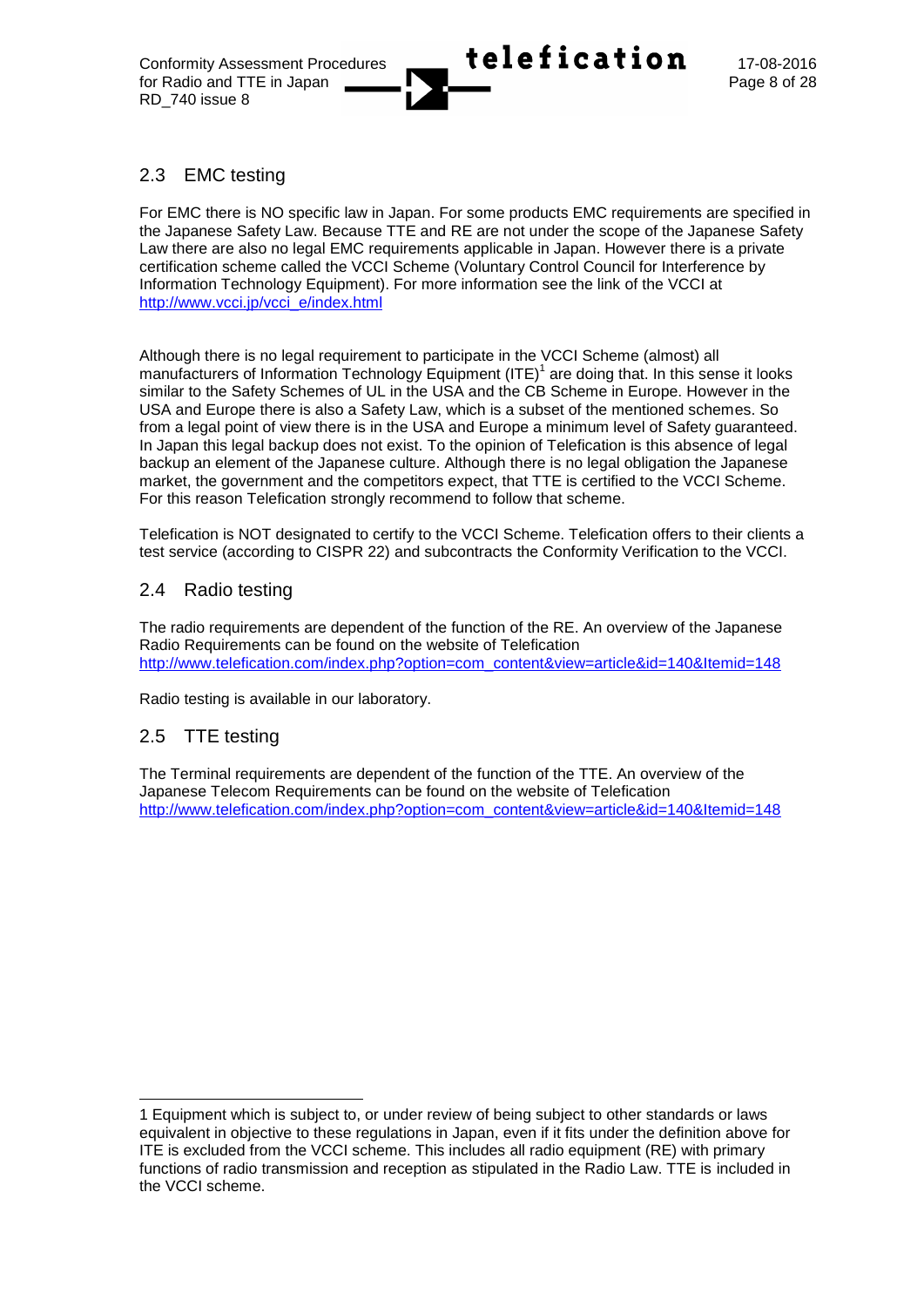

# 3 Conformity Assessment Procedures of the Japanese Approval Scheme

### 3.1 Overview

To prove your product complies with the Japanese requirements you can use different conformity assessment procedures.

**The use of the conformity assessment procedures is dependent on the product (TTE = Telecommunication Terminal Equipment and RE = Radio Equipment):**

**In case of TTE:**

|                | <b>TCCA</b><br><b>CoT</b> | $\equiv$<br>$=$ | <b>Technical Conditions Compliance Approval</b><br><b>Certification of Type</b> |
|----------------|---------------------------|-----------------|---------------------------------------------------------------------------------|
| In case of RE: |                           |                 |                                                                                 |
|                | <b>TRCC</b>               | $=$             | <b>Technical Regulations Conformity Certification</b>                           |
|                | AoT                       | $=$             | <b>Attestation of Type</b>                                                      |
|                |                           |                 |                                                                                 |

In the next figure a flowchart is given.



*Figure 2: Choices of Conformity Assessment Procedures*

# 3.2 Differences of the several Conformity Assessment Procedures

"Type Approval" is an approval for a series of (all) equal products (of the same type). "Product Approval" is an approval for one specific product.

TCCA (Technical Conditions Compliance Approval) and TRCC (Technical Regulations Conformity Certification) are similar conformity assessment procedures (product approval). The difference in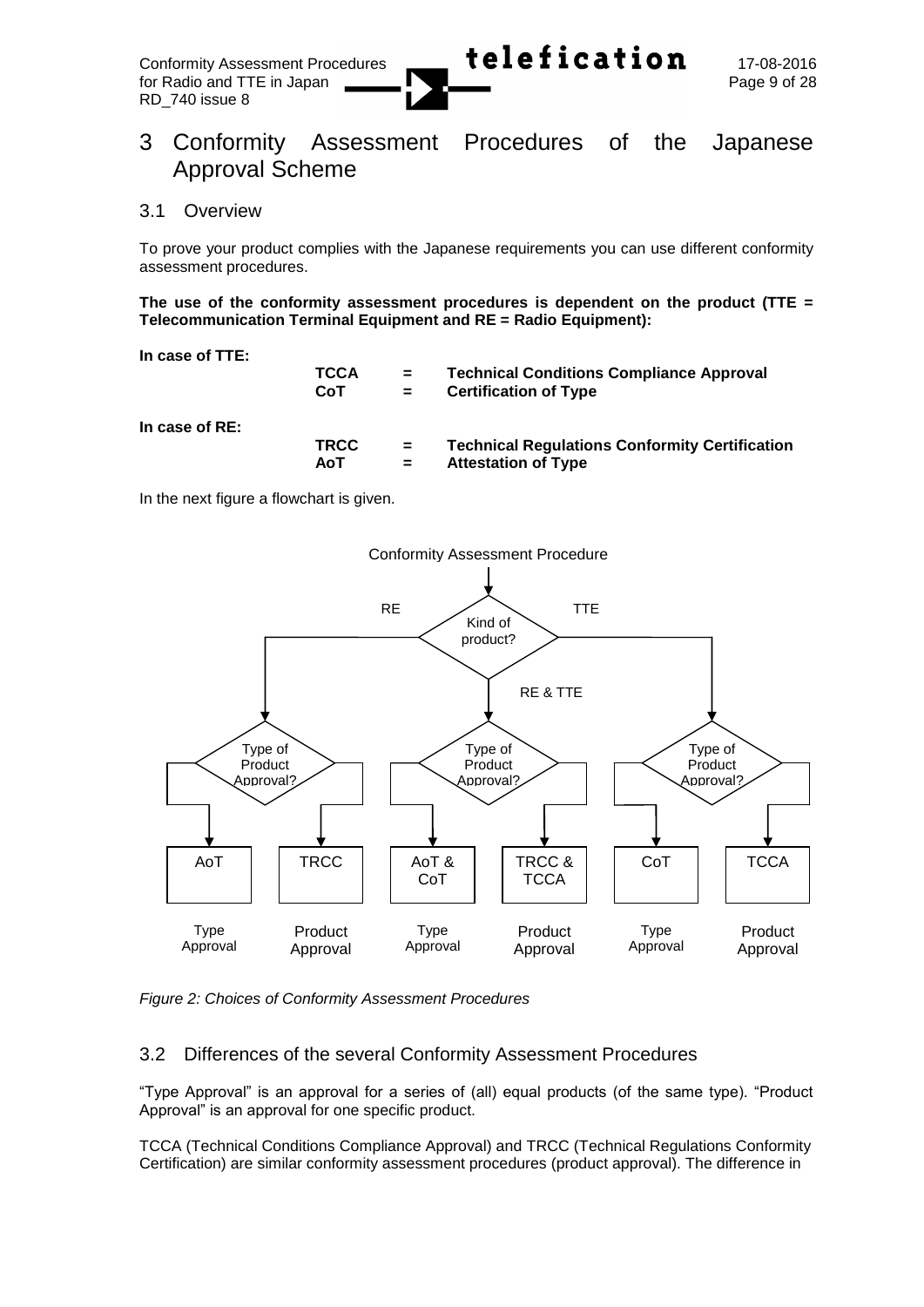

name is caused by the facts that products (TTE and RE), laws and responsible organizations differ. The same is applicable for CoT (Certification of Type) and AoT (Attestation of Type).

### 3.3 The Classes of Products

**For TTE two classes are defined:**

| TEC. | = | <b>Terminal Equipment for the purpose of calls</b> |
|------|---|----------------------------------------------------|
| OTE. | = | <b>Other Terminal Equipment (not being TEC)</b>    |

**For RE four classes are defined:**

l

| Type 0   | =   | <b>No-license Required</b>                  |
|----------|-----|---------------------------------------------|
| Type I   | $=$ | <b>Category 1 Specified Radio Equipment</b> |
| Type II  | $=$ | <b>Category 2 Specified Radio Equipment</b> |
| Type III | $=$ | <b>Category 3 Specified Radio Equipment</b> |

The following equipment is license-free:

- Radio stations operating with extremely low power of emission as specified in the ordinance of MIC, formerly called MPHPT (Very Low Power Radio). Limits are: to 322 MHz < 500 μV/m up, between 322 MHz and 10 GHz < 35  $\mu$ V/m, from 150 GHz < 500  $\mu$ V/m and between 10 GHz and 150 GHz <  $(93/28*(frequency-10) + 35)$  µV/m
- Citizen radio stations as specified in the ordinance of MIC;
- Radio stations with antenna power of 0,01 Watts or less as specified in the ordinance of MIC.

The three categories of Specified Radio Equipment (of type I, II and III) are defined in Annex D. The obligations for market approval are per type different and are as follows:

| Type I   | $=$ | Certification                                      |
|----------|-----|----------------------------------------------------|
| Type II  | $=$ | Certification and (blanket) License                |
| Type III | $=$ | Certification, Inspection <sup>2</sup> and License |

## 3.4 The Telefication Approach and Japanese Approvals

The Global Approach, which is the basis for almost all the European Directives with respect to product compliance, describes procedures for the assessment of products. Each procedure comprises both the design phase and production phase of a product. The procedures differ in nature and are applied according to the potential risk associated with a non-compliance product. For instance, pacemakers have to satisfy much more stringent assessment requirements than toy trains.

Depending on the risk associated with a particular product, Directives specify in which cases the manufacturer himself may determine whether the products conform to the essential requirements in the Directive(s) and in which cases this has to be assessed by a third party, a *Notified Body*, by means of certification.

Telefication as a certification body has developed the Telefication Approach, which is a superset of the Global Approach. The Telefication approach can also be used for approval scheme outside Europe and for voluntary product certification. Telefication has implemented the Japanese Approval Scheme by making use of the Telefication Approach.

<sup>2</sup> No Inspection (after completion of construction work) needed when choosing for TRCC.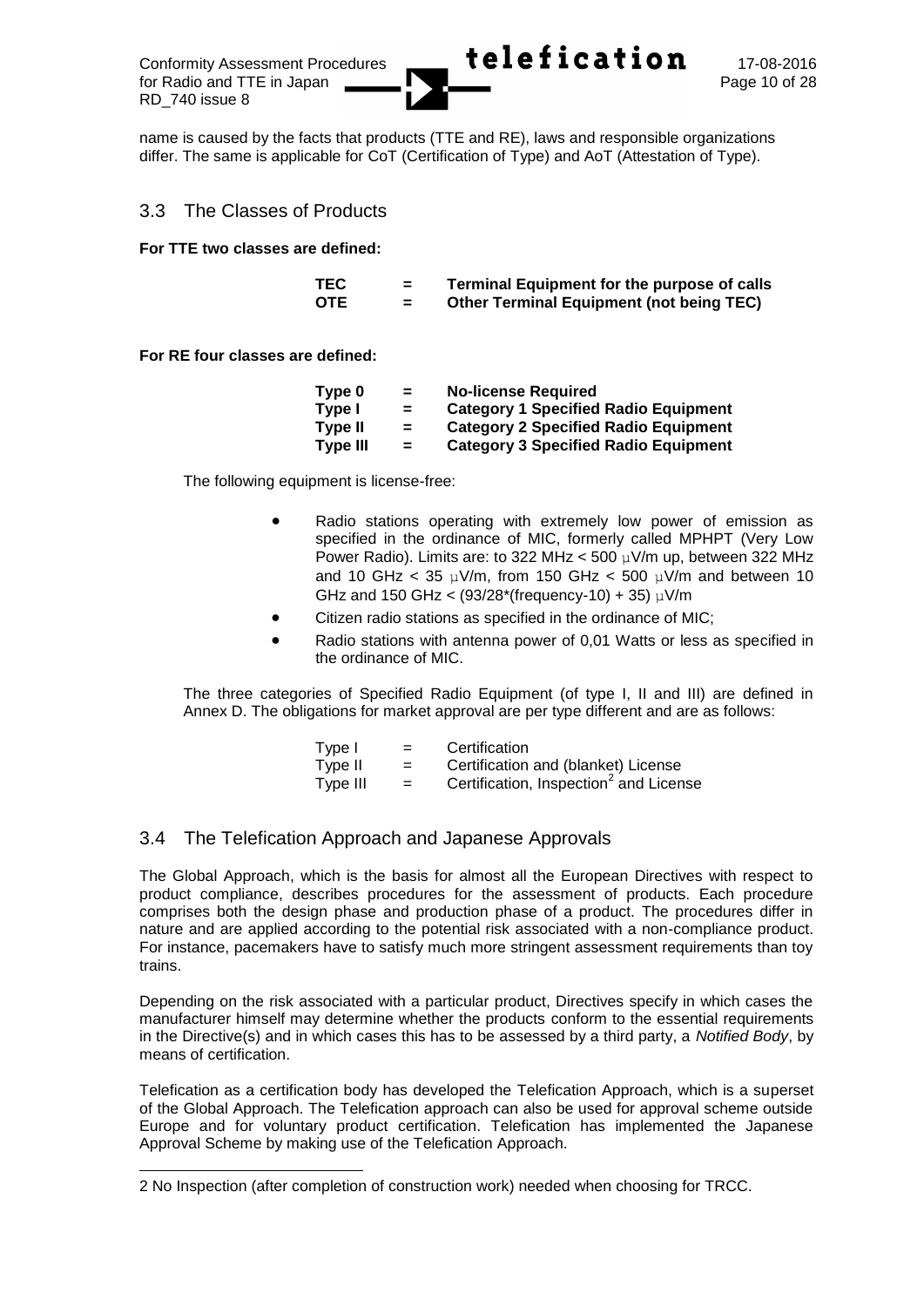

# 3.5 CAB Japan services of Telefication

The following conformity assessment procedures apply to equipment falling under the scope of the Japanese Approval Scheme:

| • Technical Conditions Compliance Approval       | (TCCA);   |
|--------------------------------------------------|-----------|
| • Certification of Type                          | $(CoT)$ ; |
| • Technical Regulations Conformity Certification | (TRCC);   |
| • Attestation of Type                            | (AoT)     |
|                                                  |           |

The basic features and the related modules of the Telefication Approach of these procedures are as follows:

#### *Technical Conditions Compliance Approval (TCCA)*

TCCA is a conformity assessment procedure performed by an Attested Inspector. The Attested Inspector verifies whether the involved product meets the relevant technical requirements. If so a certificate is issued, which is limited to the examined product. The applicable procedure of the Telefication Approach is Module G.

#### *Certification of Type (CoT)*

CoT is a conformity assessment procedure performed by a Designated Certification Body. The Designated Certification Body verifies whether the examined product is meeting the relevant technical requirements. When the examined product is representative for a series of products and when the examined product fulfils all the requirements a certificate is issued. The certificate is valid for all products of the type assessed. The applicable procedure of the Telefication Approach is Module B.

#### *Technical Regulations Conformity Certification (TRCC)*

TRCC is a conformity assessment procedure performed by an Attested Inspector. The Attested Inspector verifies whether the involved product meets the relevant technical requirements. If so a certificate is issued, which is limited to the examined product. The applicable procedure of the Telefication Approach is Module G.

#### *Attestation of Type (AoT)*

AoT is a conformity assessment procedure performed by a Designated Certification Body. The Designated Certification Body verifies whether the examined product is meeting the relevant technical requirements. When the examined product is representative for a series of products and when the examined product fulfils all the requirements a certificate is issued. The certificate is valid for all products of the type assessed. The applicable procedure of the Telefication Approach is Module B.

The different possibilities are given in table 2.

|                                   | <b>Module B</b> | <b>Module B</b> | <b>Module G</b> | <b>Module G</b> |
|-----------------------------------|-----------------|-----------------|-----------------|-----------------|
|                                   | CoT             | AoT             | <b>TCCA</b>     | <b>TRCC</b>     |
| <b>Telecommunication Terminal</b> |                 |                 |                 |                 |
| <b>Equipment</b>                  | Х               |                 |                 |                 |
| <b>Radio Equipment</b>            |                 |                 |                 |                 |
|                                   |                 | v               |                 |                 |

#### *Table 2: Overview of the several Conformity Assessment Procedures.*

Because the conformity assessment procedures of **CoT** and **AoT** do not differ in the procedure to be followed, but only in the requirements (and kind of product) to be assessed Telefication combined these two conformity assessment procedures in one: **Module B**.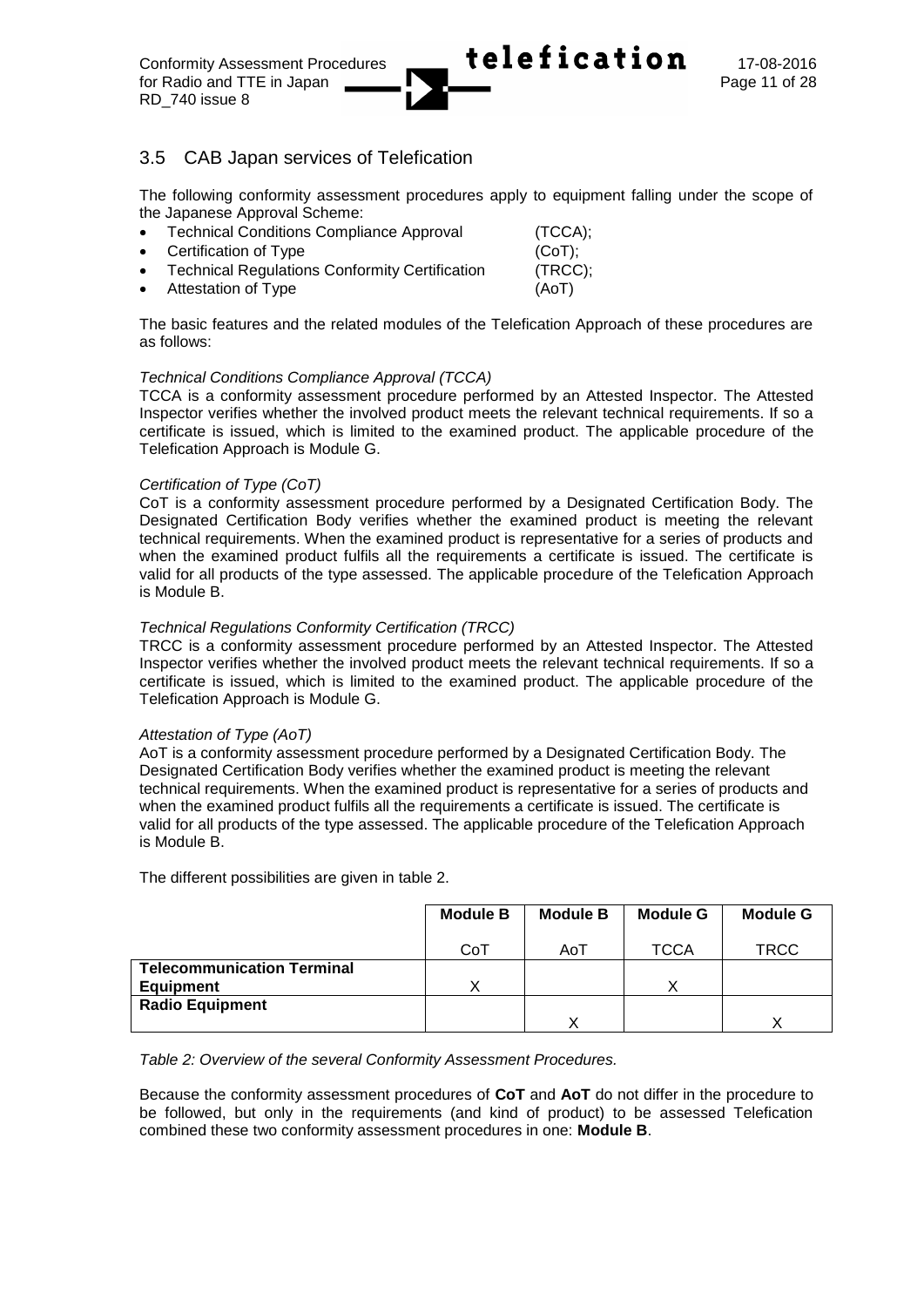for Radio and TTE in Japan **Page 12 of 28** RD\_740 issue 8

Because the conformity assessment procedures of **TCCA** and **TRCC** do not differ in the procedure to be followed, but only in the requirements (and kind of product) to be assessed Telefication combined these two conformity assessment procedures in one: **Module G**.

### 3.6 Acceptance of test reports

In the modules B and G the involvement of a recognized Test laboratory and a designated Conformity Assessment Body is needed.

#### *Conformity Assessment Body*

Telefication is a certification body that is authorised to implement the tasks relating to the conformity assessment procedures defined by the Japanese Approval Scheme. Telefication is entitled to perform the same tasks as JATE and TELEC.

#### *Test laboratory*

When a test laboratory is capable to perform tests, which are part of some of the conformity assessment procedures, Ministry of Internal Affairs and Communications (MIC), formerly called the Ministry of Internal affairs and Communications (MIC) may recognize the laboratory. Telefication acting as a Japanese CAB accepts test reports produced by a MIC recognized laboratory.

Telefication acting as a Japanese CAB also accepts test reports produced by Telefication itself or from Telefication Listed laboratories.

The possibilities for recognition of test reports produced by other organisations are under investigation.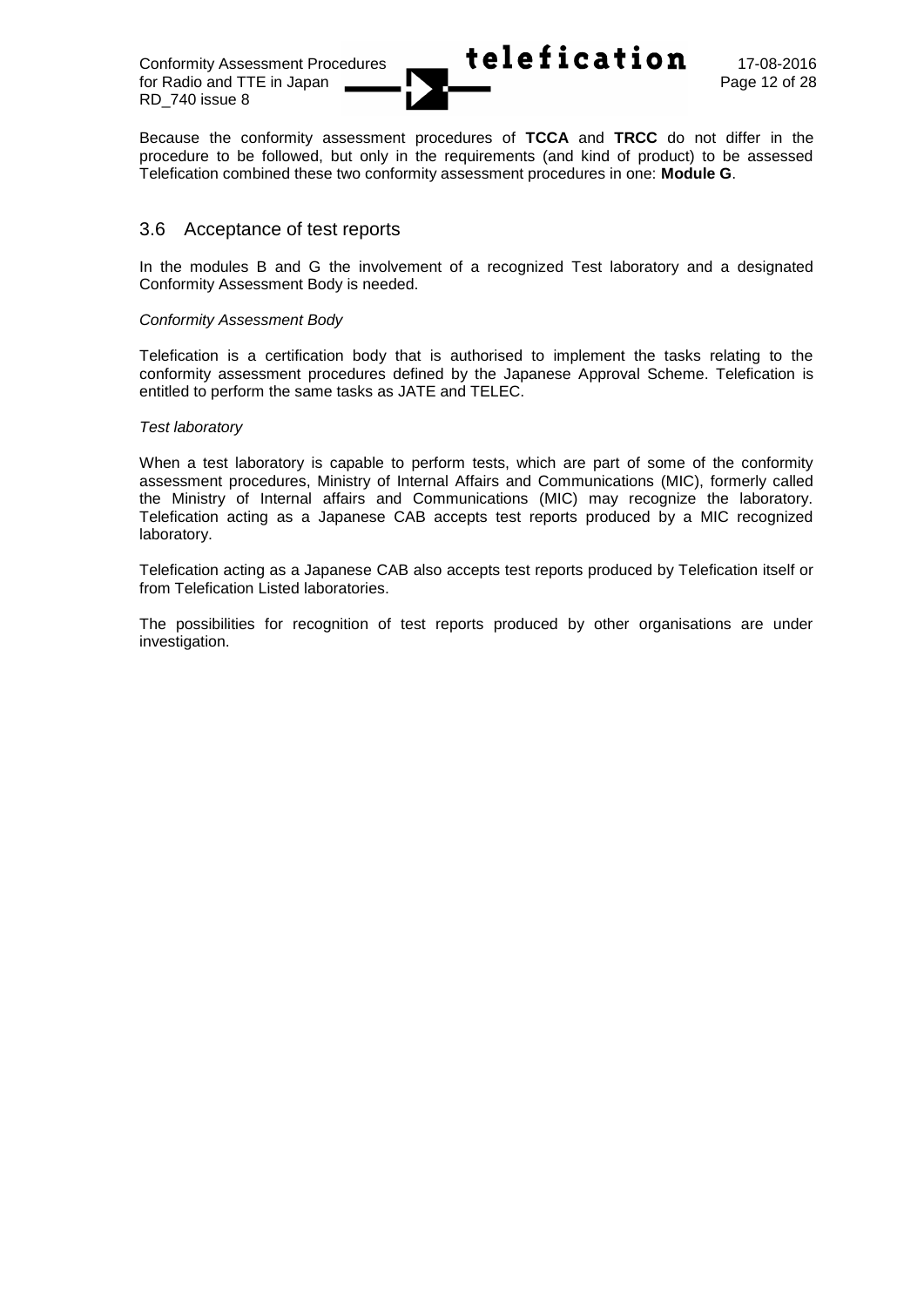# 4 Technical Requirements for Approval

# 4.1 Introduction

.

The Telecommunications Business Law defines the requirements for Japanese approval of TTE. The Radio Law defines the requirements for Japanese approval of RE.

# 4.2 Essential requirements

In the Radio Law the requirements for the approval of Radio Equipment are specified in a more or less generic way. They can be described as essential requirements. In Annex B these essential requirements are quoted. The link to an Acrobat file of the Radio Law can be found at [http://www.soumu.go.jp/main\\_sosiki/joho\\_tsusin/eng/Resources/laws/radiolaw2003/RL-index.html](http://www.soumu.go.jp/main_sosiki/joho_tsusin/eng/Resources/laws/radiolaw2003/RL-index.html)

In the Telecommunications Business Law the requirements for the approval of Telecommunication Terminal Equipment are specified in a more or less generic way. They can be described as essential requirements. In Annex C these essential requirements are quoted. The link to an Acrobat file of the Telecommunication Business Law can be found in Japanese at [http://www.soumu.go.jp/main\\_sosiki/joho\\_tsusin/tanmatu/senyou\\_kaisen.html](http://www.soumu.go.jp/main_sosiki/joho_tsusin/tanmatu/senyou_kaisen.html)

# 4.3 Detailed specifications for Radio Equipment

The essential requirements for Radio Equipment are made more specific in the document Radio Equipment regulations. The link to this document can be found on [http://www.telefication.com/index.php?option=com\\_phocadownload&view=category&id=11:japan&](http://www.telefication.com/index.php?option=com_phocadownload&view=category&id=11:japan&Itemid=188) [Itemid=188](http://www.telefication.com/index.php?option=com_phocadownload&view=category&id=11:japan&Itemid=188)

# 4.4 Detailed specifications for Telecommunication Terminal Equipment

The essential requirements for Telecommunications Terminal Equipment are made more specific in the document Ordinance Concerning Terminal Facilities. The link to this document can be found at

[http://www.telefication.com/index.php?option=com\\_phocadownload&view=category&id=11:japan&](http://www.telefication.com/index.php?option=com_phocadownload&view=category&id=11:japan&Itemid=188) [Itemid=188](http://www.telefication.com/index.php?option=com_phocadownload&view=category&id=11:japan&Itemid=188)

Please note that this document time by time is updated by a new Ordinance of the Ministry. The latest version can be found on the website of Telefication.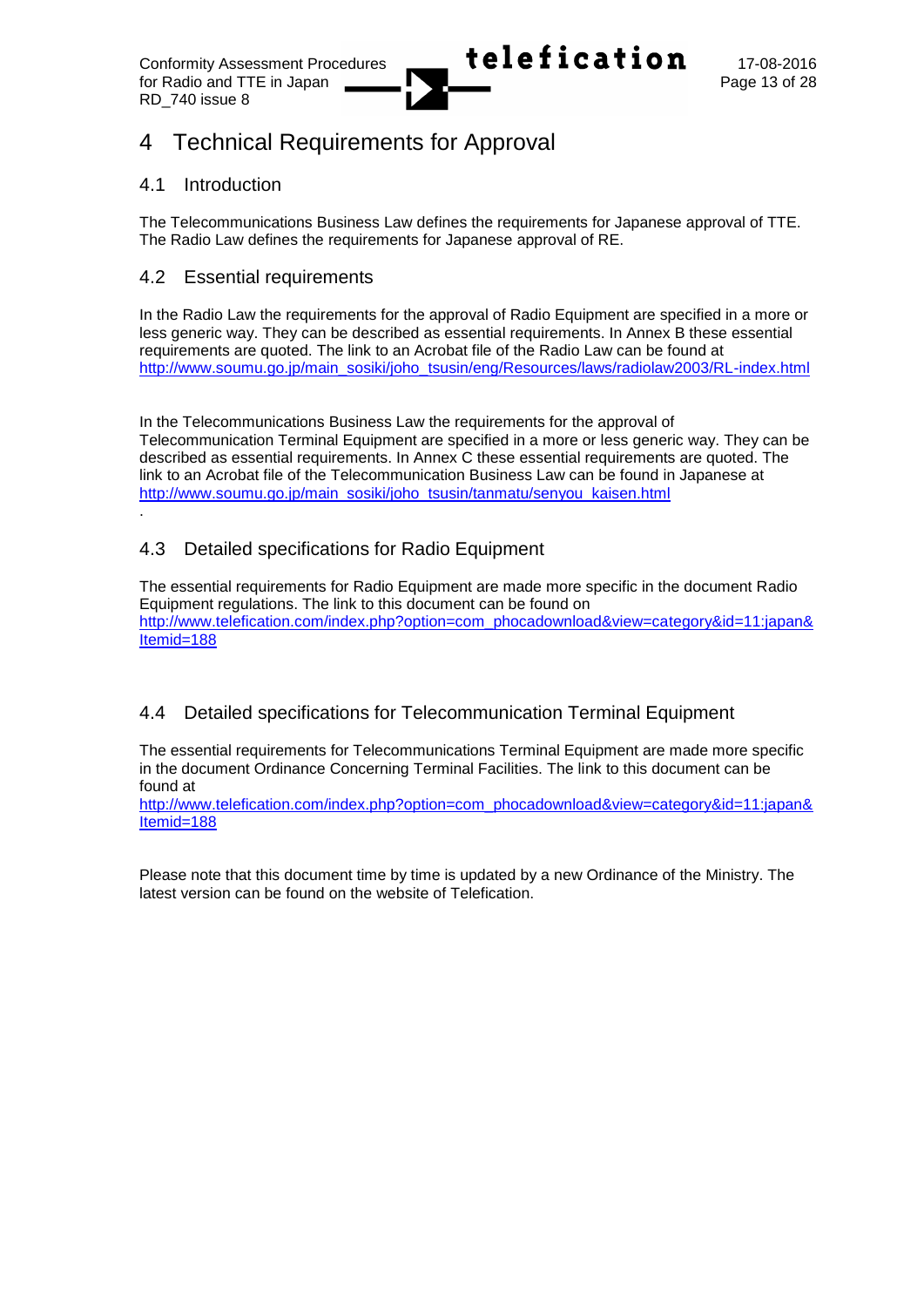

# 5 Applying for Module G of the Telefication Approach

### 5.1 Introduction

Module G is the conformity assessment procedure for unit-examination.

### 5.2 Applicability

This procedure can be applied for Telecommunication Terminal Equipment (TTE) as well as for Radio Equipment (RE). The essence of this procedure is that one unique product (a unit) is assessed.

## 5.3 Procedure

The manufacturer himself shall verify the compliance of the equipment with the provisions of the Law. The most important obligations are:

- Verify by means of testing to technical requirements the compliance of the product;
- Create a file;
- Apply for approval;
- Affix the appropriate marking to each product;
- Archive the file.

# 5.4 The Certificate

Telefication will, if the unit-examination procedure has been completed, issue a Certificate. Any Certificate issued by Telefication will contain at least the following data:

- The name and address of the manufacturer and the holder of the Certificate, and data to identify the terminal equipment;
- The name and address of Telefication:
- Registration number;
- Product description;
- Unit description:
- Trademark;
- Date of issue and signature.

The annexes accompanying the Certificate contain information on the technical specifications on the basis of which the Certificate was issued and any conditions for its validity, such as:

- Description of equipment use;
- References to the technical standards to which the equipment is assessed.

The certificate is not transferable without the intervention of Telefication.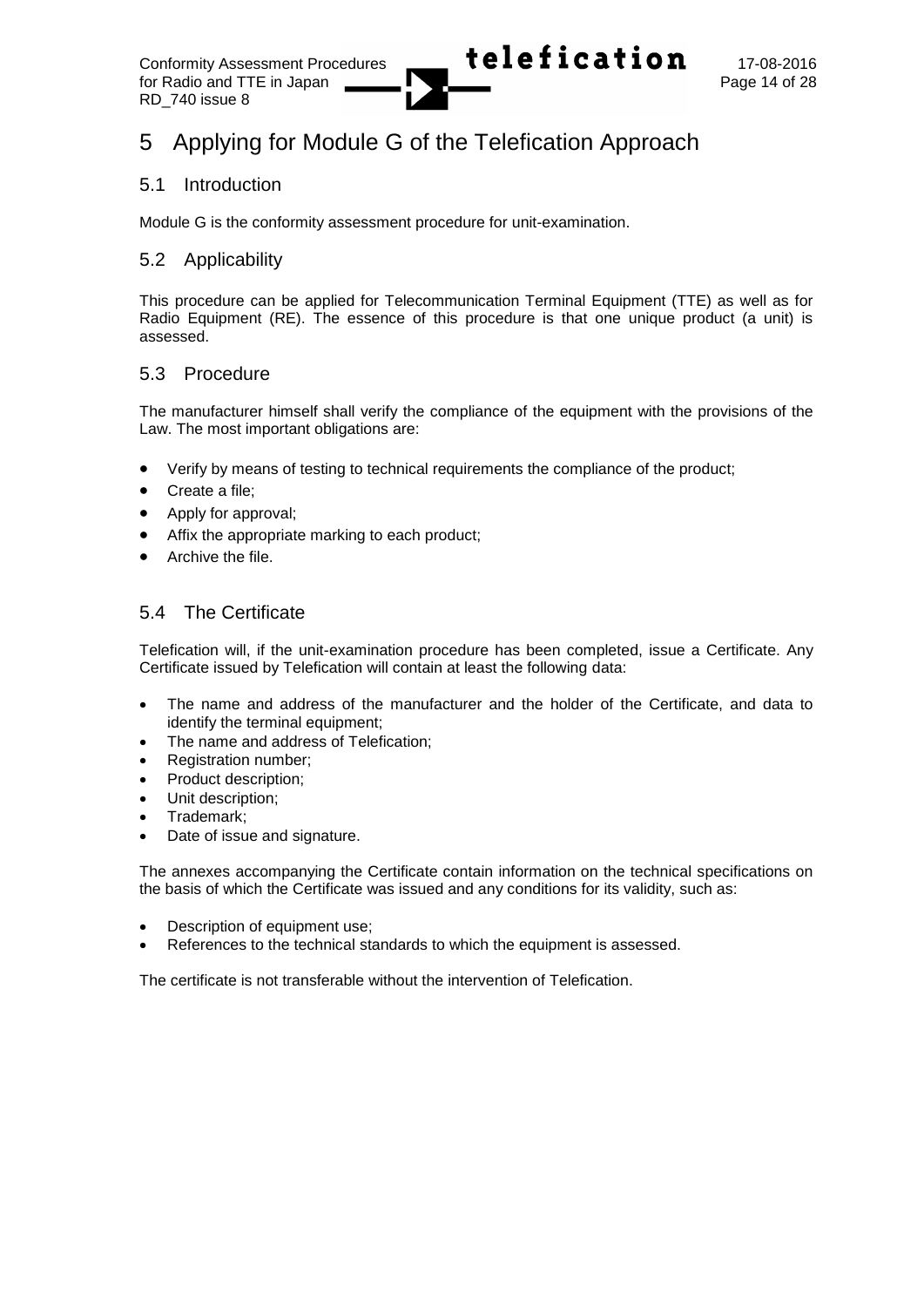

# 6 Applying for Module B of the Telefication Approach

### 6.1 Introduction

Module B is the conformity assessment procedure for type-examination.

### 6.2 Applicability

This procedure can be applied for Telecommunication Terminal Equipment (TTE) as well as for Radio Equipment (RE). The essence of this procedure is that one (or more) specimen of the production of a series of products (a type) is assessed. This assessment is considered to be representative for the complete production.

## 6.3 Procedure

The procedure is equal to the procedure as defined in 5.3.

## 6.4 Product variants

#### *Product*

A product is unique in its construction. A product may be marketed as a variant, however all of these variations need to be assessed by Telefication. OEM products and product variants CANNOT be added to a Certificate but must have a new certificate with a new approval number.

#### *OEM product*

One may market the same product under different type designations and/or trademarks. The products are 100% identical, in construction, hardware, software and physical outlining (OEM = Original Equipment Manufacturer).

#### *Product variants category one*

Product variants category one are products that are almost identical, but differ in some small detail. Products that fall under this category are for instance the so-called stripped versions, where components are skipped to achieve for example less extensions, etc.

#### *Product variants category two*

Products that are identical at large, but differ more than the previous mentioned products, will fall under category two. Examples of these products are:

- A different PCB layout is used while the electronic design is the same;
- Addition of more options to the same basic product;
- etc.

## 6.5 The Certificate

Telefication will, if the Type-examination procedure has been completed, issue a Certificate. Any Certificate issued by Telefication will contain at least the following data:

- The name and address of the manufacturer and the holder of the Certificate, and data to identify the terminal equipment;
- The name and address of Telefication;
- Registration number;
- Product description;
- The type designation of the product and of each variant if any;
- Trademark;
- Date of issue and signature.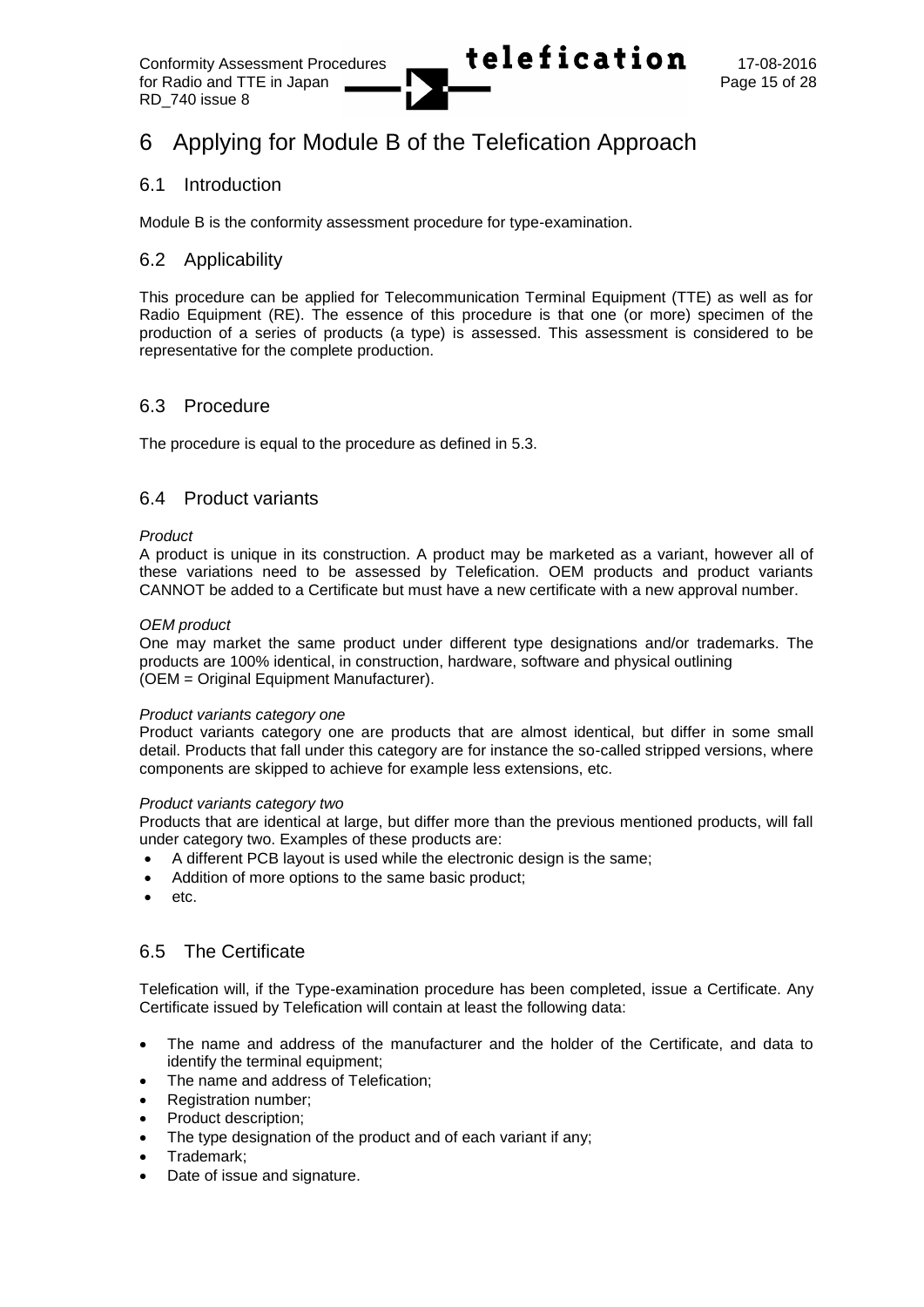

The annexes accompanying the Certificate contain information on the technical specifications on the basis of which the Certificate was issued and any conditions for its validity, such as:

- Description of equipment use;
- References to the technical standards to which the equipment is assessed.

The certificate is not transferable without the intervention of Telefication.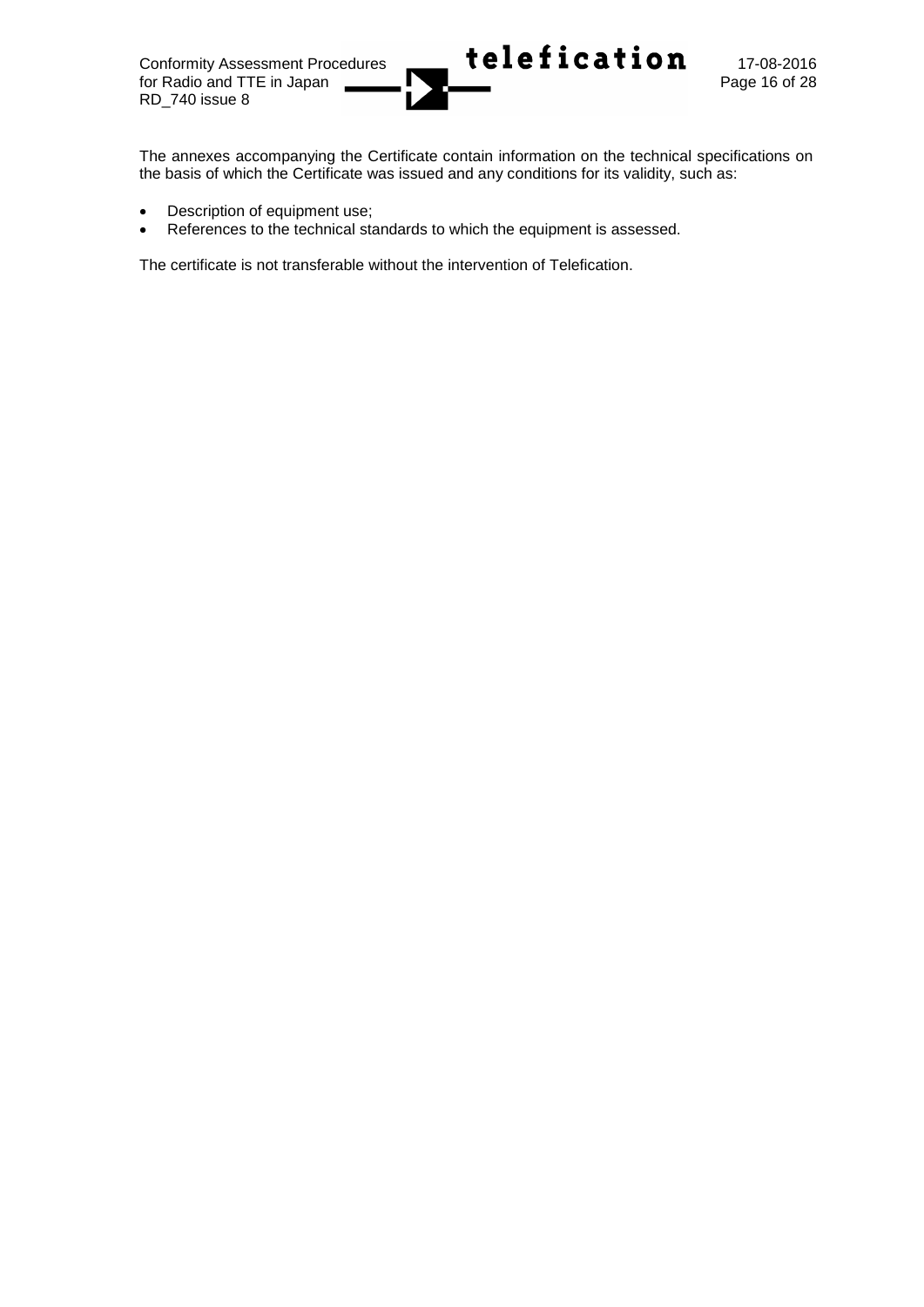for Radio and TTE in Japan RD\_740 issue 8



# 7 General requirements of the Conformity Assessment **Procedures**

# 7.1 The affixing of markings

# **Introduction**

The affixing of a mark, symbol and identification code for equipment certified by EC-CABs shall be in accordance with the MPHPT (currently MIC) Radio Law 38-2-2 paragraph I item I (unlicensed station) and 38-2-2 paragraph I item 2 (blanket license)The General form of the mark is as follows:



# Size of the Mark

The size of the mark shall be 5 mm or more in diameter. In case of equipment having a volume of 100 cc or less, the size shall be 3 mm or more in diameter.



5 mm or more (3 mm or more in case of equipment having a volume of 100 cc or less)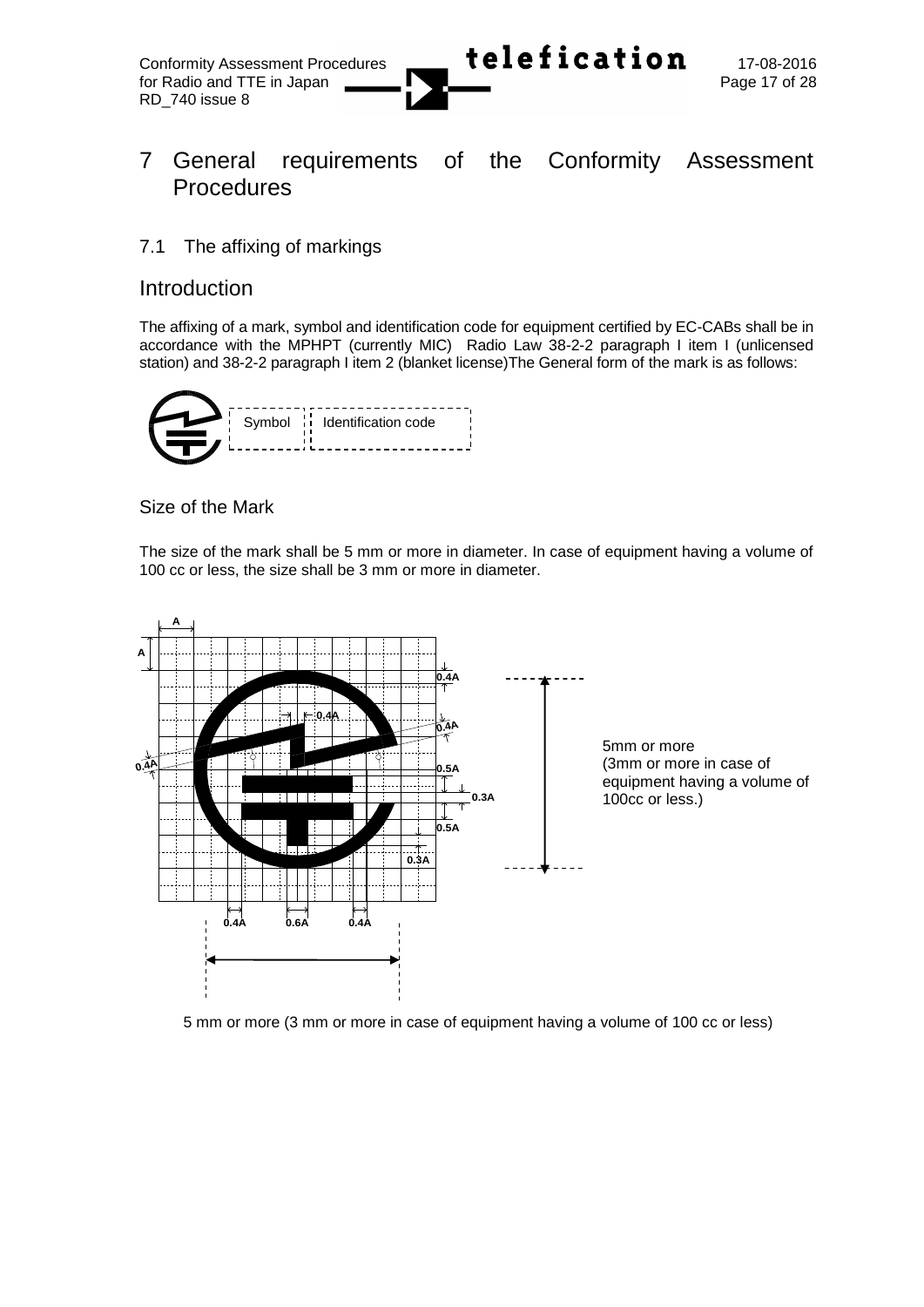for Radio and TTE in Japan RD\_740 issue 8



# 7.2 The Symbol

A letter indicating the equipment (TTE or RE) and the approval procedure as follows:



TTE by using TCCA



TTE by using CoT



RE by using TRCC or AoT

# 7.3 The affixing of marking for Terminal Equipment

The manufacturer must affix the following mark for which approval has been granted by Telefication



Or, if space doesn't permit, identification field may place under the symbol field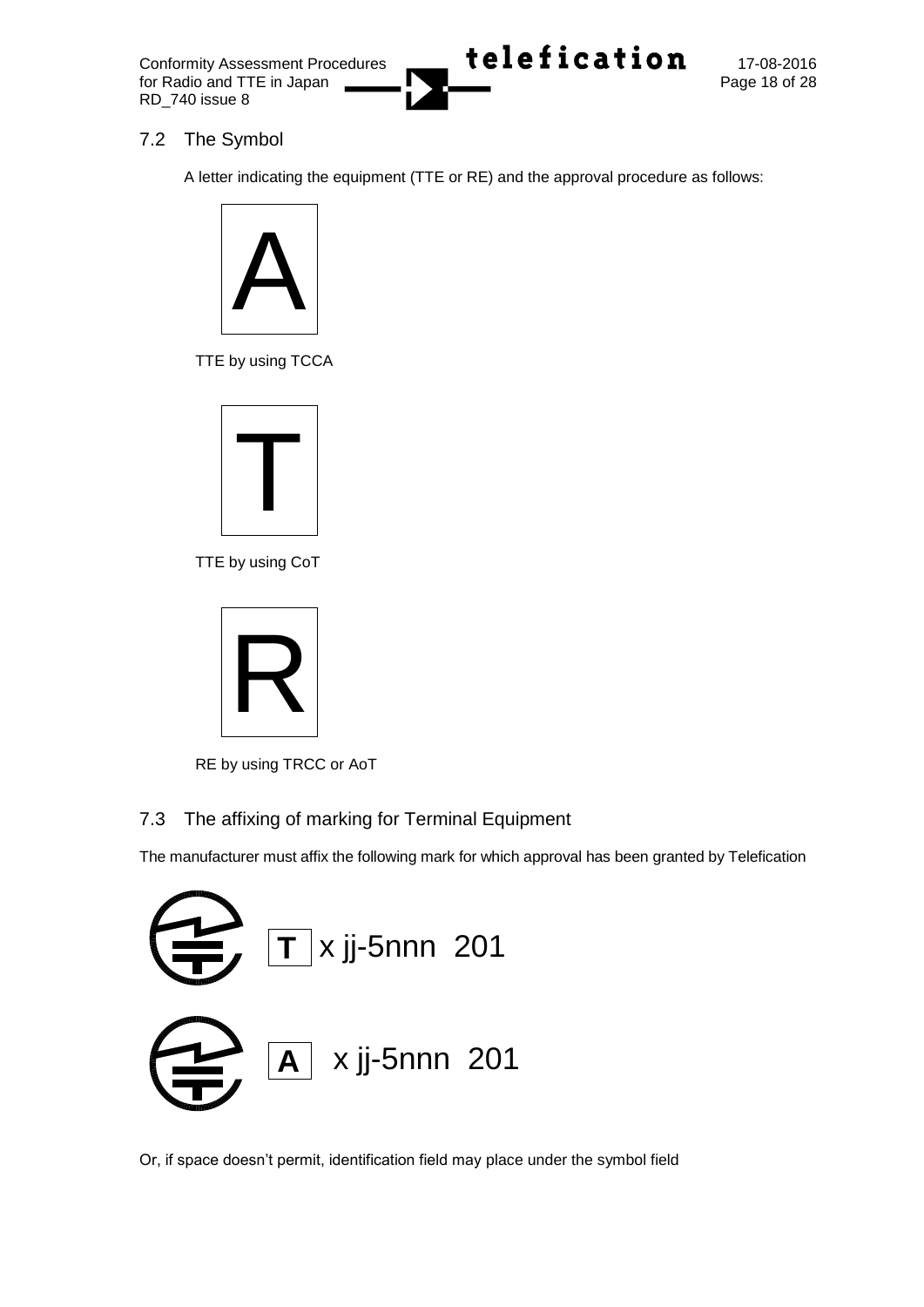for Radio and TTE in Japan **Page 19 of 28** RD\_740 issue 8





# Symbol field

- T: symbol for Terminal equipment
- 201: identification number Telefication
- x: category of specified terminal equipment

## Identification code field (certificate number Telefication)

- jj the last two numbers of the year of the initial certificate number
- 5 fixed number
- nnn relevant certificate number

Marking of products that includes more than one part of "terminal equipment" Each part of this equipment shall be affixes with applicable mark (Telefication issue for each part a separate certificate)

# 7.4 The Affixing of marking for Radio equipment



Or, if space doesn't permit, identification field may place under the symbol field



Symbol field R: symbol for Radio 201: identification number Telefication

Identification code field (certificate number Telefication) ji: the last two numbers of the year as also in the certificate number xxxx: last 4 digits of the Telefication certificate number

Marking of products that includes more than one part of "categories of specified radio equipment"

More than 1 categories of specified radio equipment can be registered under the same number.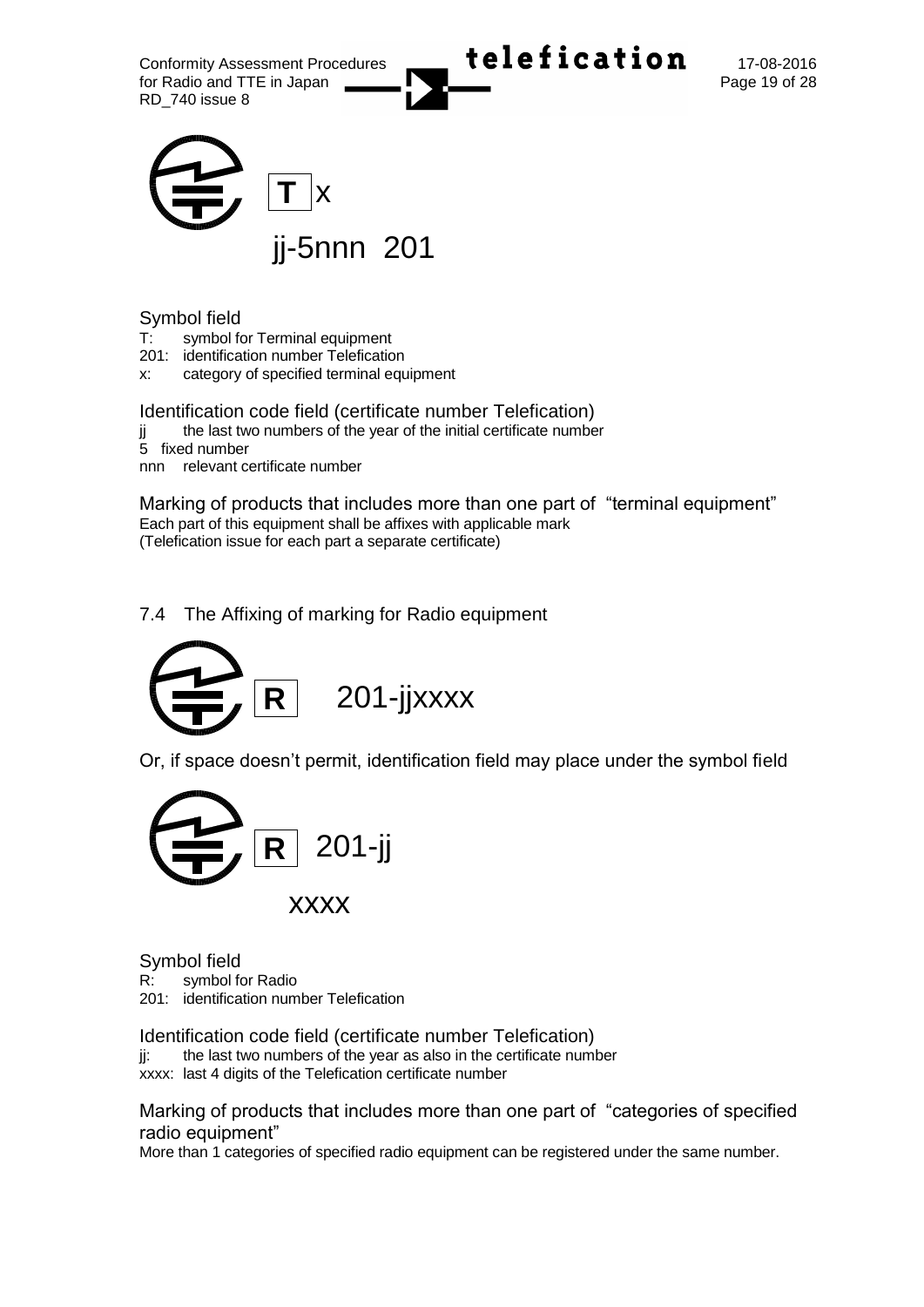The manufacturer is obliged to affix markings to all equipment produced under the issued Certificate.

The marking shall be affixed visibly, legibly and indelibly.

The size of the first item shall be 5 mm or more in diameter. When the product is having a volume of 100 cc or less 3 mm (or more) instead of 5 mm is allowed.

# 7.5 Record of complaints

The Certification holder shall keep a record of all complaints and remedial actions relative to the products covered by any Statement or Certificate granted by Telefication. This record shall be part of the Technical Documentation or Technical Construction File and to make these records available to the certification body when requested.

In case such complaints and any deficiencies found in products or services that affect compliance with the requirements for certification, appropriate action should be taken.

# 7.6 Termination (expiration), reduction, suspension and withdrawal of **Certificates**

The certificates issued by Telefication under ISO/IEC 17065 accreditation can get a change in their active status, as published on the Telefication website, due to passing the expiry date, changes in the prerequisites for certification, when a non-conformity with the certification requirements is substantiated or when the client requests for changes. In RQ\_160 is defined for the related possibilities e.g. termination, suspension and reduction which action must be taken and how these actions have to be performed.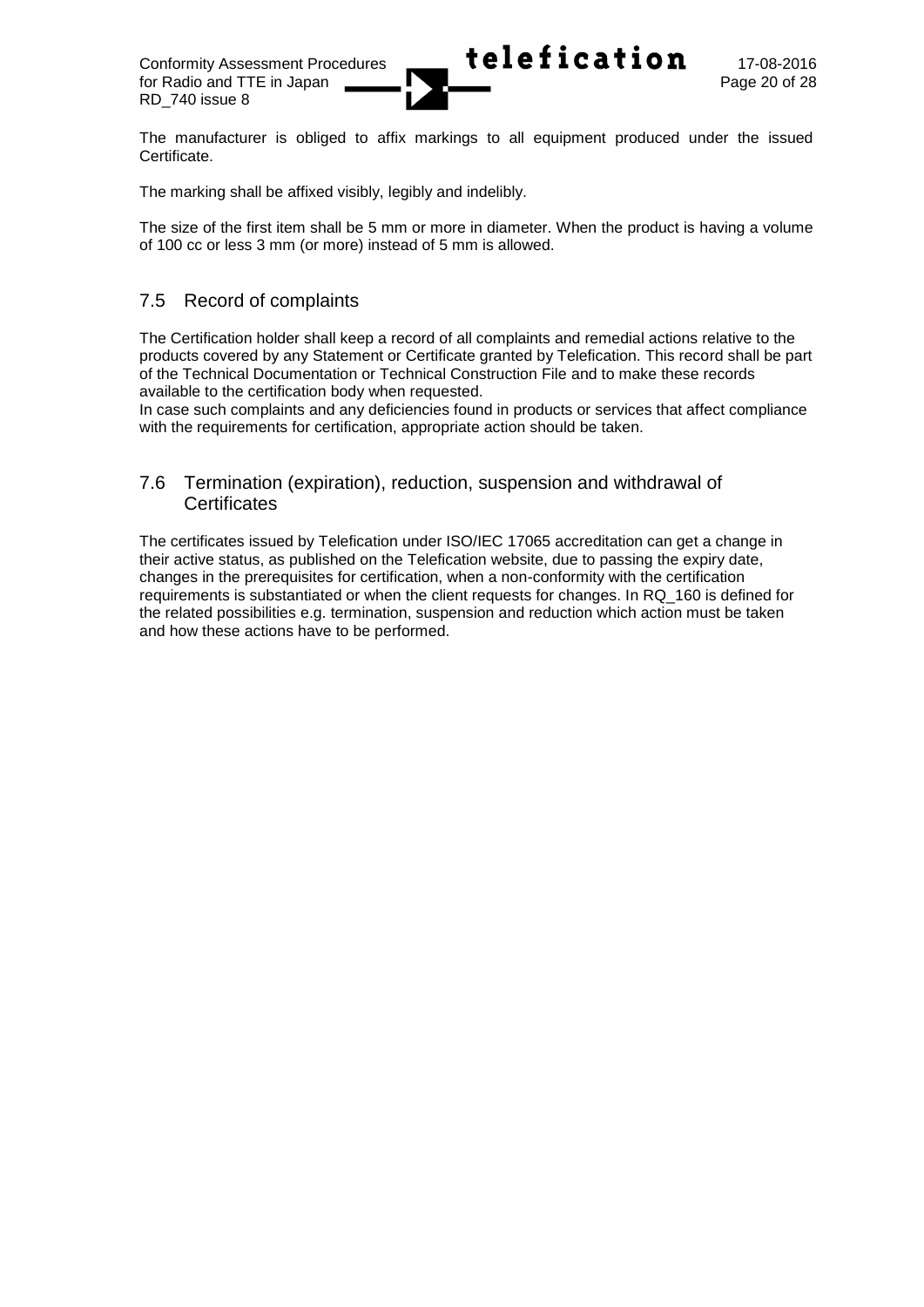

# 8 Modifications with respect to the assessments

## 8.1 Types of modifications

One or more of the following types of modifications may be involved.

*Modifications of an administrative nature:*

- Changes to the details of the Statement or Certificate holder;
- Change of Certificate holder;
- Alteration/addition of a type designation and/or trademark.

*Modifications of a technical nature:*

- Addition of new product variants;
- Modification of product hardware/software;
- Modifications for additional external antenna(e).

According the conformity assessment procedures of the MIC Telefication must issue a new certificate with a new number for all kind of modifications.

## 8.2 Changes to the details of the Statement or Certificate holder

In this case, the holder remains the same, but there are changes, for example, to his address, fax number or telephone number. The holder should inform Telefication of the administrative changes as quickly as possible.

## 8.3 Change of Certificate holder

The *Certificate of Approval* is drawn up in the name of the holder and is not transferable without the intervention of Telefication. The name of the holder can, however, be changed, in which case the new holder automatically assumes all the responsibilities and obligations applicable under the issued Statement or Certificate in question.

#### *Comments*

The original holder of the Certificate must notify Telefication in writing that the product should be transferred to the name of the new holder. All the type designations and registration numbers to which the transfer applies should be listed.

The new holder of the Certificate should inform Telefication in writing that he is taking over the Certificate in question, and should list all the types and registration numbers. He should also declare, and if necessary demonstrate, that he will fulfil all the responsibilities and obligations applicable under the original Certificate.

If the new holder demonstrates that he meets all the relevant requirements, Telefication will issue a *New Certificate of Approval* in which the details of the new holder are stated.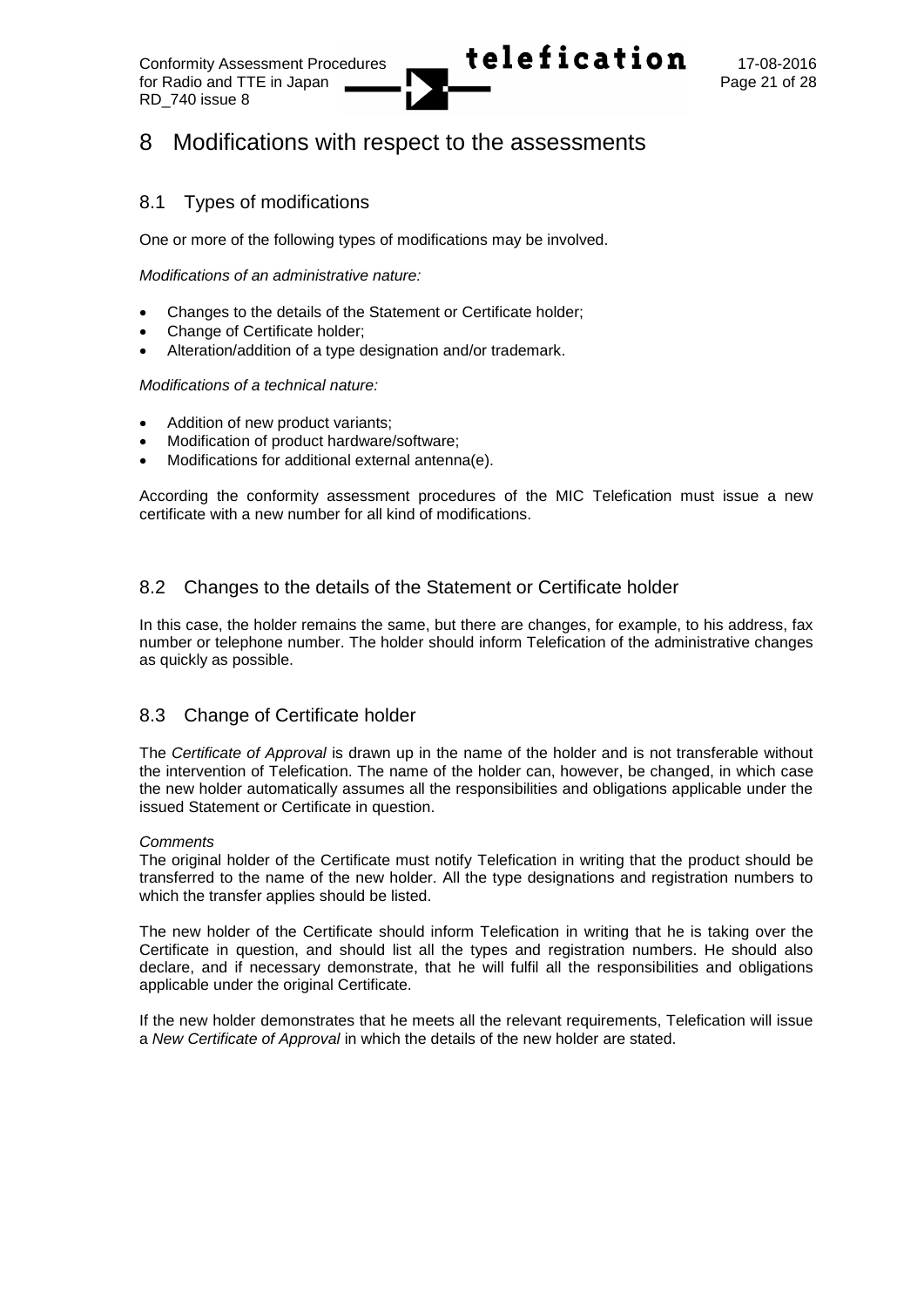# 8.4 Alteration/addition of a type designation and or trademark

*Alteration/addition of a type designation and/or trademark* means that the hardware or software remains unchanged but the type designation and/or trademark under which the product is marketed is replaced by, or extended with, a new type designation.

The Certificate holder should notify Telefication in writing of the alteration or addition of the type designation and/or trademark and declare that the new type(s) are identical to the already assessed type. He should also indicate the old type designation and/or trademark and the registration number and new type designation and/or trademark.

A *New Certificate* will be issued to the holder.

# 8.5 Addition of new product variants

*Addition of new product variants* means that a new product variant is added to a type. The variants must all be based on the same design and may differ only in options, version, etc.

#### *Comments*

The variants must form a product family, i.e. the variations in the products must be based on the same design. It must be possible to demonstrate that the variants belong to the same type, e.g. by means of a technical examination by an accredited laboratory or otherwise to be judged by Telefication. A *New Certificate* will be issued to the holder.

## 8.6 Modification of product hardware/software

This means that product hardware and/or software are modified in a way that affects, or may affect, conformity with the technical requirements.

#### *Comments*

The product must be subjected to (additional) tests. The additional test report(s) and all other supporting documentation are submitted to Telefication together with a modification application.

## 8.7 Modifications for additional antenna(s)

Modifications for additional antenna(s) require an additional test report and must include the antenna pattern documentation. A *New Certificate* will be issued to the holder. On request of the approval holder we can issue a certificate valid for all the tested antennas (original and new added antenna(s)) or only for the new additional antenna(s).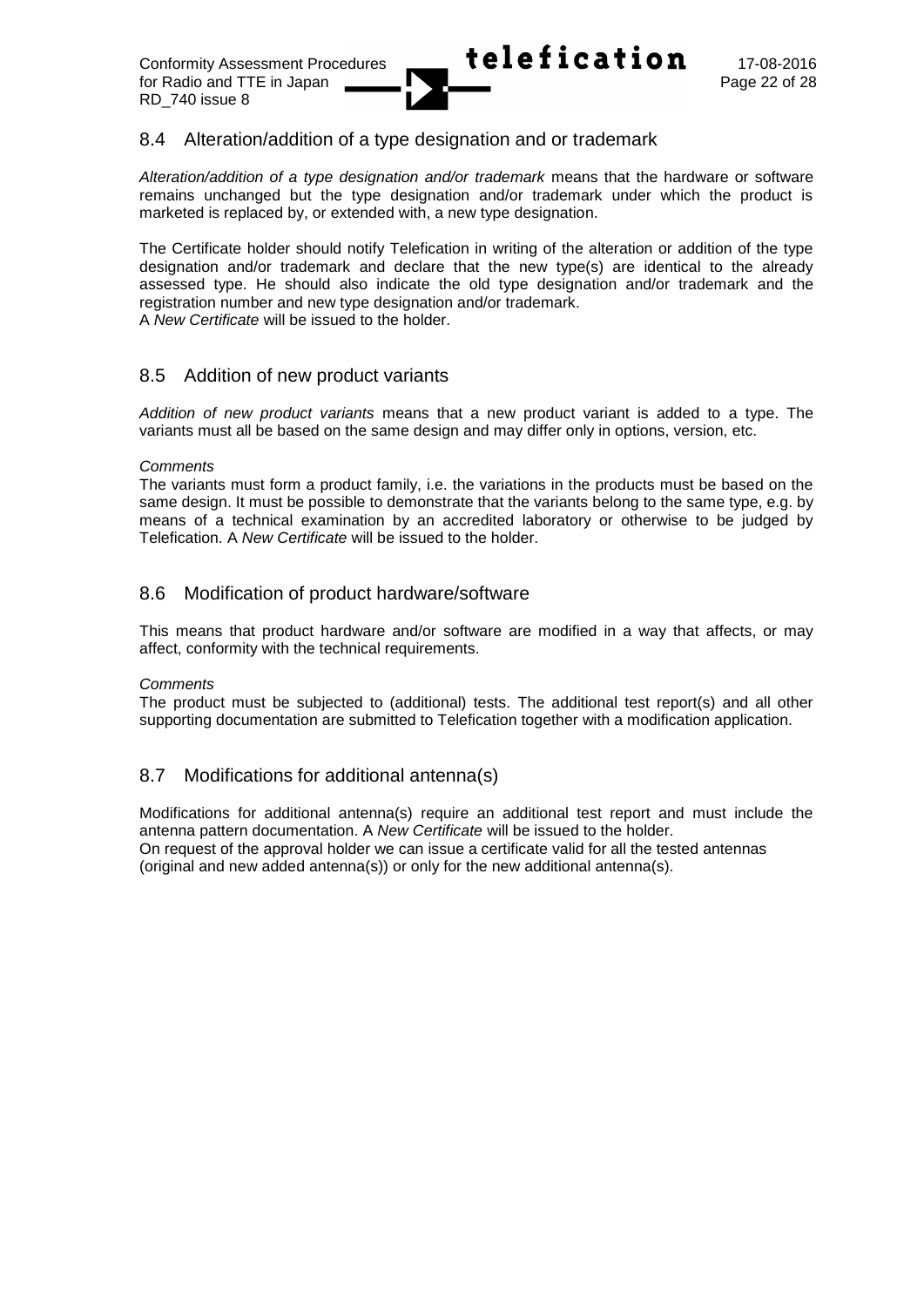

# Annex A, Abbreviations and paraphrases

#### **Accredited laboratory**

A laboratory operating in accordance with a quality standard - in this case IEC/ISO 17025 - and which has been assessed by a recognised Accreditation Board.

### **AoT**

Attestation of Type.

#### **CAB**

A CAB (Conformity Assessment Body) is authorized (designated) to certify products related to market access (granting approvals).

#### **CB Scheme**

A voluntary certification scheme established by the Worldwide System for Conformity Testing and Certification of Electrical Equipment (IECEE) for products placed on the market regarding electrical safety aspects. Although CB is an abbreviation, the full text is not used anymore.

#### **CE**

Conformité Européenne, French for European Conformity.

#### **Certification**

A procedure whereby a third party gives written assurance that a product, process or service conforms to specified requirements (ISO/IEC Guide 2: 2004).

#### **CISPR**

Comité International Spécial des Perturbations Radioélectriques (International Special Committee on Radio Interference).

#### **Conformity assessment**

Systematic examination of the extent to which a product, process or service satisfies further specified requirements (ISO/IEC Guide 2: 2004).

#### **CoT**

Certification of Type.

#### **EA**

European co-operation for Accreditation.

#### **EMC**

Electromagnetic Compatibility.

#### **EN**

European Norm

#### **Internal control of production**

A conformity assessment procedure whereby the manufacturer assesses the design and production of his products himself.

#### **IEC**

International Electrical Committee

#### **ITE**

Information Technology Equipment.

#### **IT&T**

Information Technology and Telecommunication.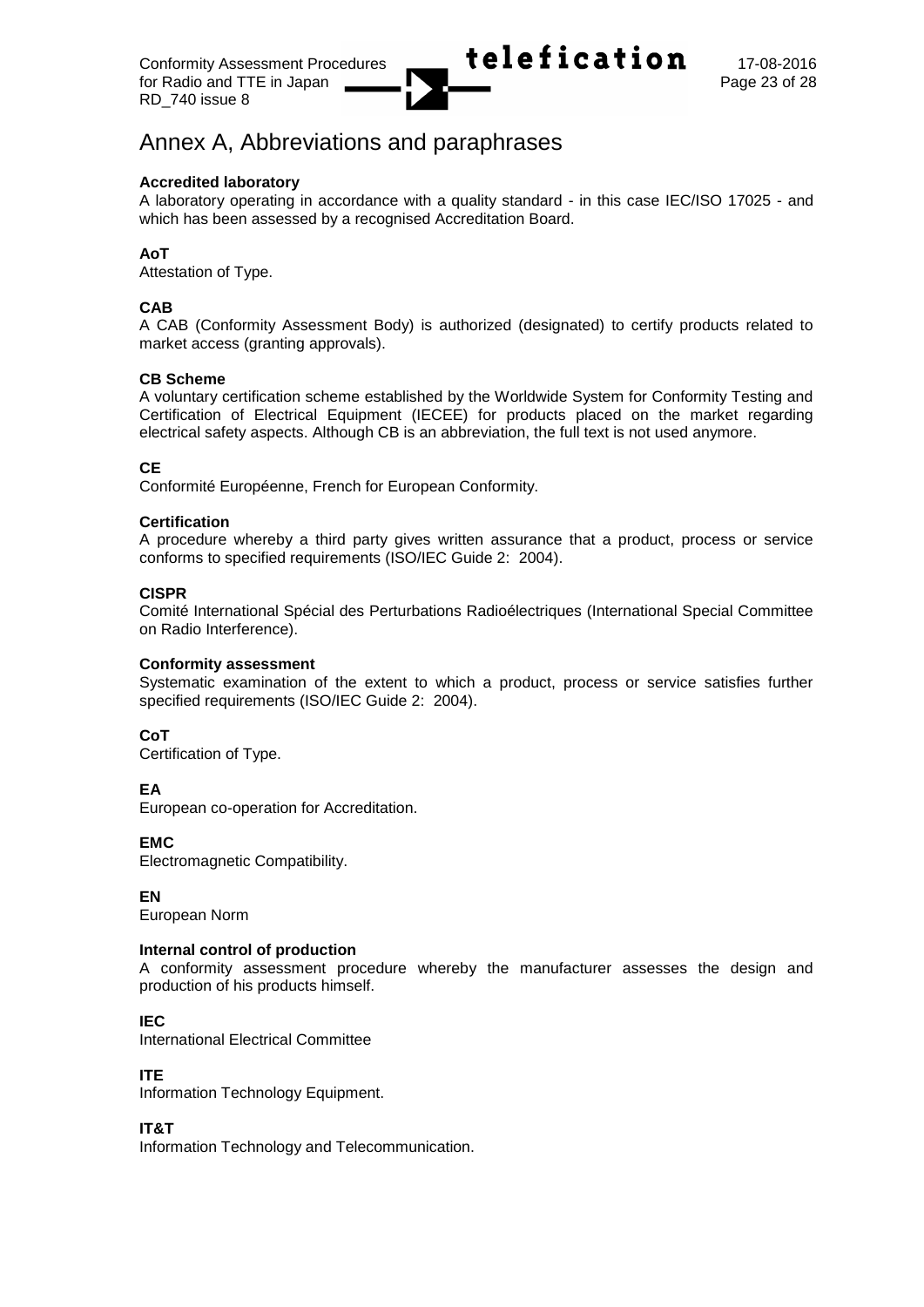

#### **JATE**

Japan Approvals Institute for Telecommunications Equipment (JATE) is a CAB designated for the approval of TTE in Japan and was up to 2002 the only designated CAB (for TTE).

#### **Manufacturer**

The person responsible for the design and manufacturing of a product.

#### **METI**

Ministry of Economics, Trade and Industry in Japan

#### **MIC**

Ministry of Internal Affairs and Communications in Japan

#### **MLA**

Multilateral Recognition Agreement.

#### **MIC**

Ministry of Internal affairs and Communications

#### **MPHPT**

Ministry of Post and Telecommunications in Japan.

#### **MRA**

Mutual Recognition Agreement (i.e. the MRA between Japan and the EU).

#### **OEM products**

A holder of a Statement or Certificate may market the same product under different type designations and/or trademarks. One Statement or Certificate is issued for the product in which all the relevant type designations and/or trademarks are listed. (OEM = Original Equipment Manufacturer.)

#### **OTE**

Other Terminal Equipment (not being TEC).

#### **PCB**

Printed Circuit Board

#### **RvA**

Raad voor Accreditatie (Dutch Council for Accreditation)

**RE**

Radio Equipment

#### **TCCA**

Technical Conditions Compliance Approval.

#### **TEC**

Terminal Equipment for the purpose of calls.

#### **Technical specification**

A technical specification is the specification contained in a document which lays down the characteristics required of a product such as quality levels, performance, safety, dimensions, including the requirements applicable to the product as regards terminology, symbols, tests and test methods, packaging, marking and labelling.

#### **TELEC**

Telecom Engineering Center (TELEC) is a CAB designated for the approval of RE in Japan and was up to 2002 the only designated CAB (for RE).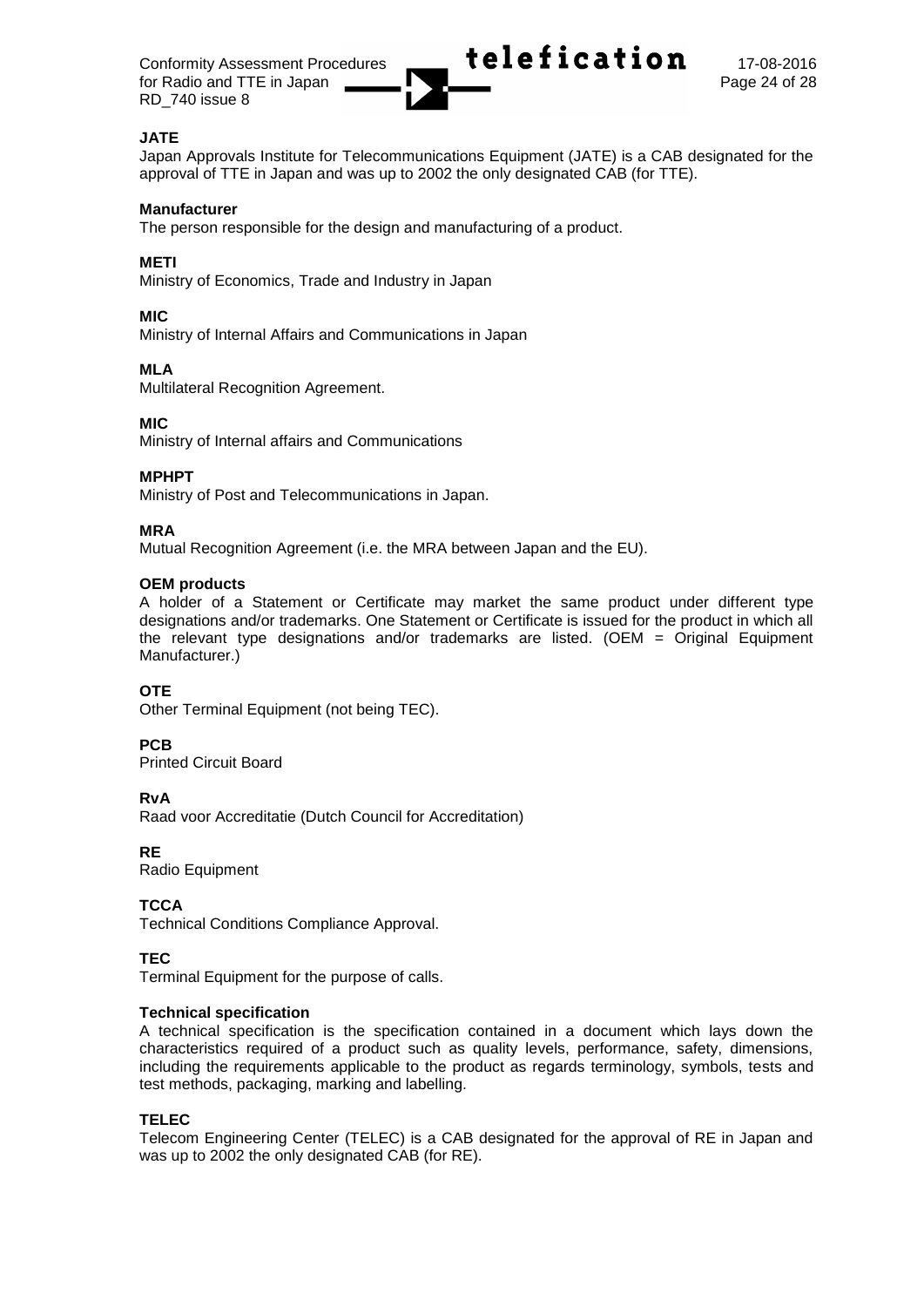

#### **Telefication**

Certification services of Telefication – Third party certification body accredited by The Dutch Council for Accreditation (Raad voor Accreditatie: RvA).

#### **TL 9000**

A common set of quality system requirements and metrics designed specifically for the telecom industry, encompassing ISO 9001 and other best practices.

#### **TRCC**

Technical Regulations Conformance Certification.

#### **TTE**

Telecommunication Terminal Equipment.

#### **Trademark**

Trademark refers to the generic (brand) name under which a product is marketed.

#### **Type designation**

Type designation refers to the unique name under which a product is marketed.

#### **Type-examination**

A procedure whereby a Conformity Assessment Body assesses the design, possibly by means of tests, of a representative specimen of the production envisaged.

#### **UL Scheme**

A voluntary certification scheme established by Underwriters Laboratories (UL) for products placed on the US market regarding electrical safety aspects.

#### **VCCI Scheme**

A voluntary certification scheme established by the Voluntary Control Council for Interference (VCCI) for ITE equipment placed on the Japanese market regarding EMC-aspects.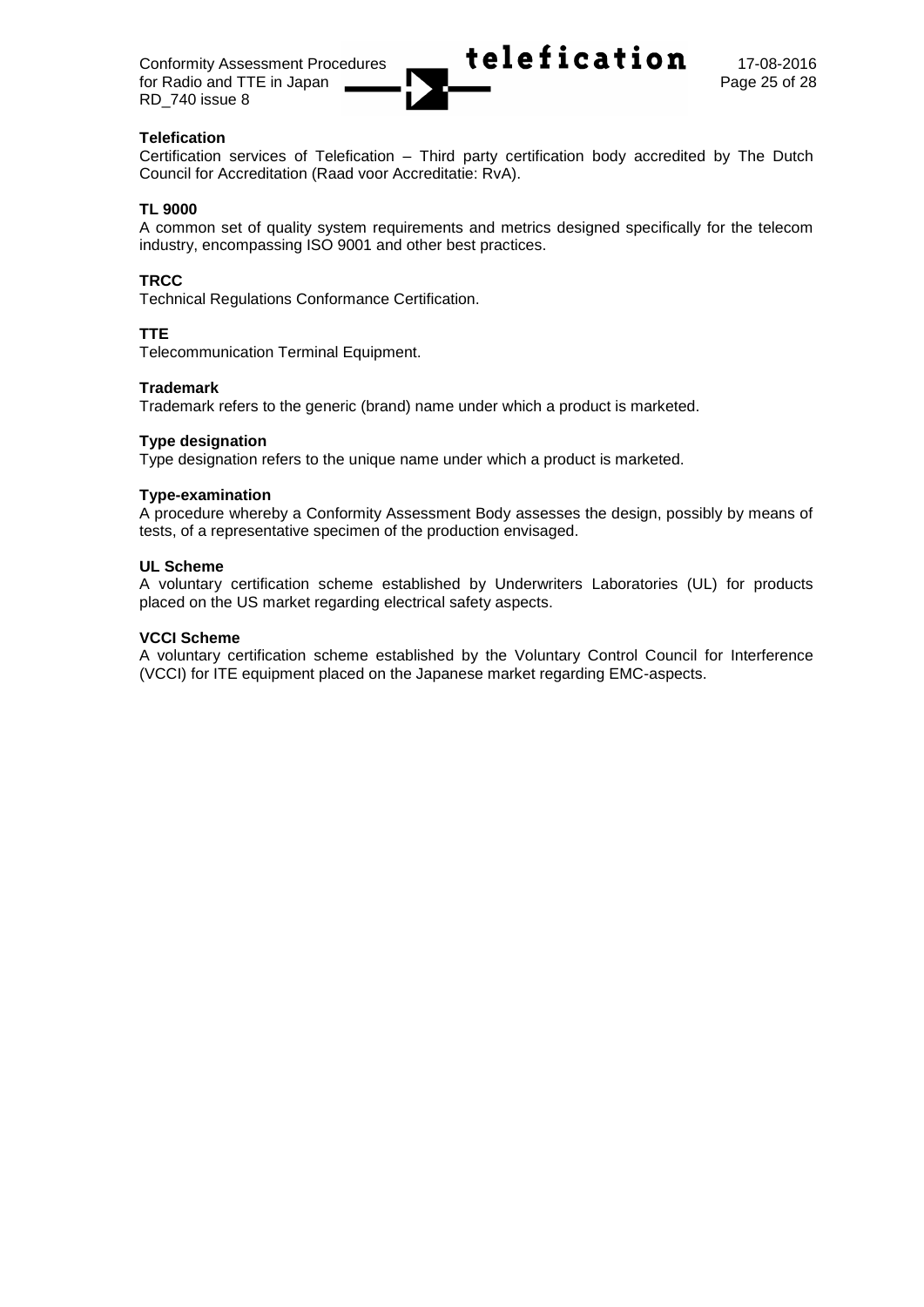for Radio and TTE in Japan RD\_740 issue 8



# Annex B, Links

An overview of the Japanese Radio and TTE Requirements, Japanese Laws and other information can be found on the website of Telefication <http://www.telefication.com/General/links.asp> (choose Japan) and scroll to "Japanese MRA web site"

In the next quote all the essential requirements for Radio Equipment as specified in the Radio Law are given.

# Japanese Radio Law

(Law No. 131 of May 2, 1950) As amended last by: Law No. 125 of July 24, 2003 (Unofficial Translation)

Ministry of Public Management, Home Affairs, Posts and Telecommunications, Japan

# Telecommunications Business Law

# (Law No. 86 of December 25, 1984)

As amended last by: Law No. 125 of July 24, 2003 (Unofficial Translation) August 2001

Ministry of Public Management, Home Affairs, Posts and Telecommunications, Japan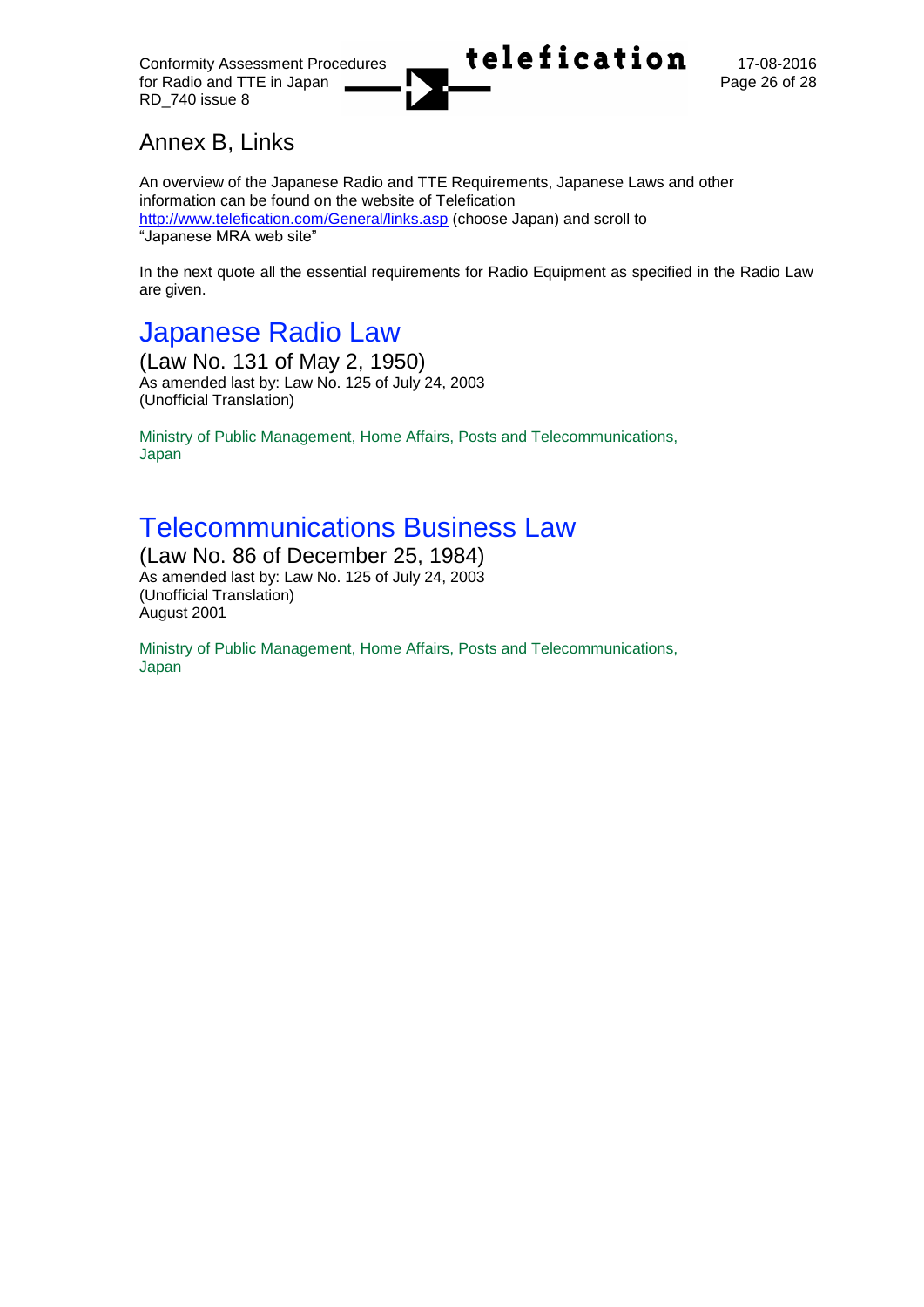

# Annex C, Forms and documents

#### **General**

Several forms and documents are available to assist you in applying for product certification. The list below covers the most important documents relevant to radio equipment.

| <b>RD 740</b> | Conformity assessment procedures for Radio & Telecommunication Terminal<br>Equipment in Japan |
|---------------|-----------------------------------------------------------------------------------------------|
| <b>RX_740</b> | Radio & TTE Quick reference quide                                                             |
| <b>RF_100</b> | <b>General Application Form</b>                                                               |
| <b>RF_160</b> | Letter of Authorization                                                                       |
| <b>RF_742</b> | <b>Statement of Production Quality Assurance</b>                                              |
| <b>RF 743</b> | Declaration of Authorization (use of TCF)                                                     |
| <b>RF 744</b> | General Declaration (new approval holder)                                                     |
| <b>RF_745</b> | Requirements for Japanese TTE test reports                                                    |
| <b>RF_746</b> | Rated power declaration                                                                       |
| <b>RD_050</b> | Requirements for Telefication Listed Laboratories                                             |
| <b>RD_051</b> | Assignment requirements to become a Telefication Reviewed Laboratory                          |
| <b>RQ_160</b> | Termination (expiration), reduction, suspension and withdrawal of Certificates                |

Telefication provide you with original copies of these forms (RF), external standards (RE) and documents (RD), but you can also use photocopies or printouts obtained from our web site. [http://www.telefication.com](http://www.telefication.com/)